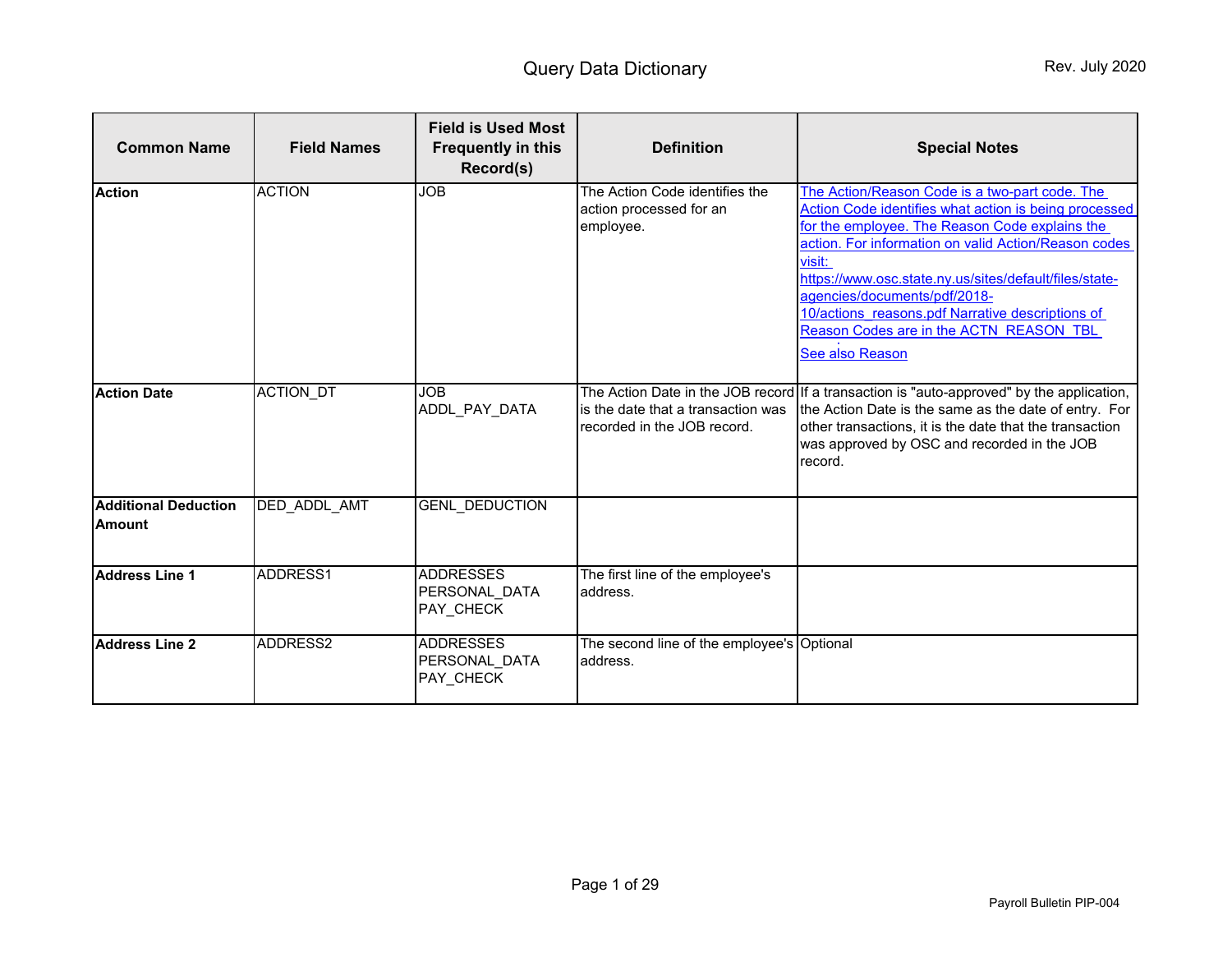<span id="page-1-0"></span>

| <b>Common Name</b>          | <b>Field Names</b>    | <b>Field is Used Most</b><br><b>Frequently in this</b><br>Record(s) | <b>Definition</b>                                                                                                                                                                                                                                                     | <b>Special Notes</b>                                                                                                                                                                                                                               |
|-----------------------------|-----------------------|---------------------------------------------------------------------|-----------------------------------------------------------------------------------------------------------------------------------------------------------------------------------------------------------------------------------------------------------------------|----------------------------------------------------------------------------------------------------------------------------------------------------------------------------------------------------------------------------------------------------|
| <b>Address Type</b>         | ADDRESS_TYPE          | <b>ADDRESSES</b><br>PAYROLL_DATA                                    | The Address Type determines<br>which address is printed on<br>payroll documents (checks,<br>advices, W-2 statements, etc.).<br>Employees can have multiple<br>Address Types. The significant<br>values for Address Type are:<br>CHK, HOME, MAIL.                      | The Home Address Type is the only required<br>address.<br>Use the CHK Address Type when employees want<br>their paycheck sent to a different address.<br>Use the MAIL Address Type when employees want<br>their W-2 mailed to a different address. |
| <b>Agency Code</b>          |                       |                                                                     |                                                                                                                                                                                                                                                                       | see Department ID                                                                                                                                                                                                                                  |
| <b>Anniversary Date</b>     | NY_ANNIVERSARY_DT JOB |                                                                     | Depending on an employee's<br>bargaining unit, the Anniversary<br>Date may refer either to an<br>employee's first date of service in<br>their current grade, or to an<br>employee's first date of State<br>service. It may be adjusted due to<br>interrupted service. | For UCS, in most cases, the Anniversary Date will be<br>03/31/XXXX. "XXXX" represents the first year an<br>employee can obtain 120 service days.                                                                                                   |
| <b>Annual Salary</b>        |                       |                                                                     |                                                                                                                                                                                                                                                                       | see Compensation Rate                                                                                                                                                                                                                              |
| <b>Approved Salary Rate</b> |                       |                                                                     |                                                                                                                                                                                                                                                                       | see Not to Exceed Amount                                                                                                                                                                                                                           |
| <b>Bank Code</b>            | <b>BANK_CD</b>        | DIR_DEP_DISTRIB                                                     | An identifier used in the<br>processing of direct deposits<br>between OSC and the appropriate<br>financial institution.                                                                                                                                               |                                                                                                                                                                                                                                                    |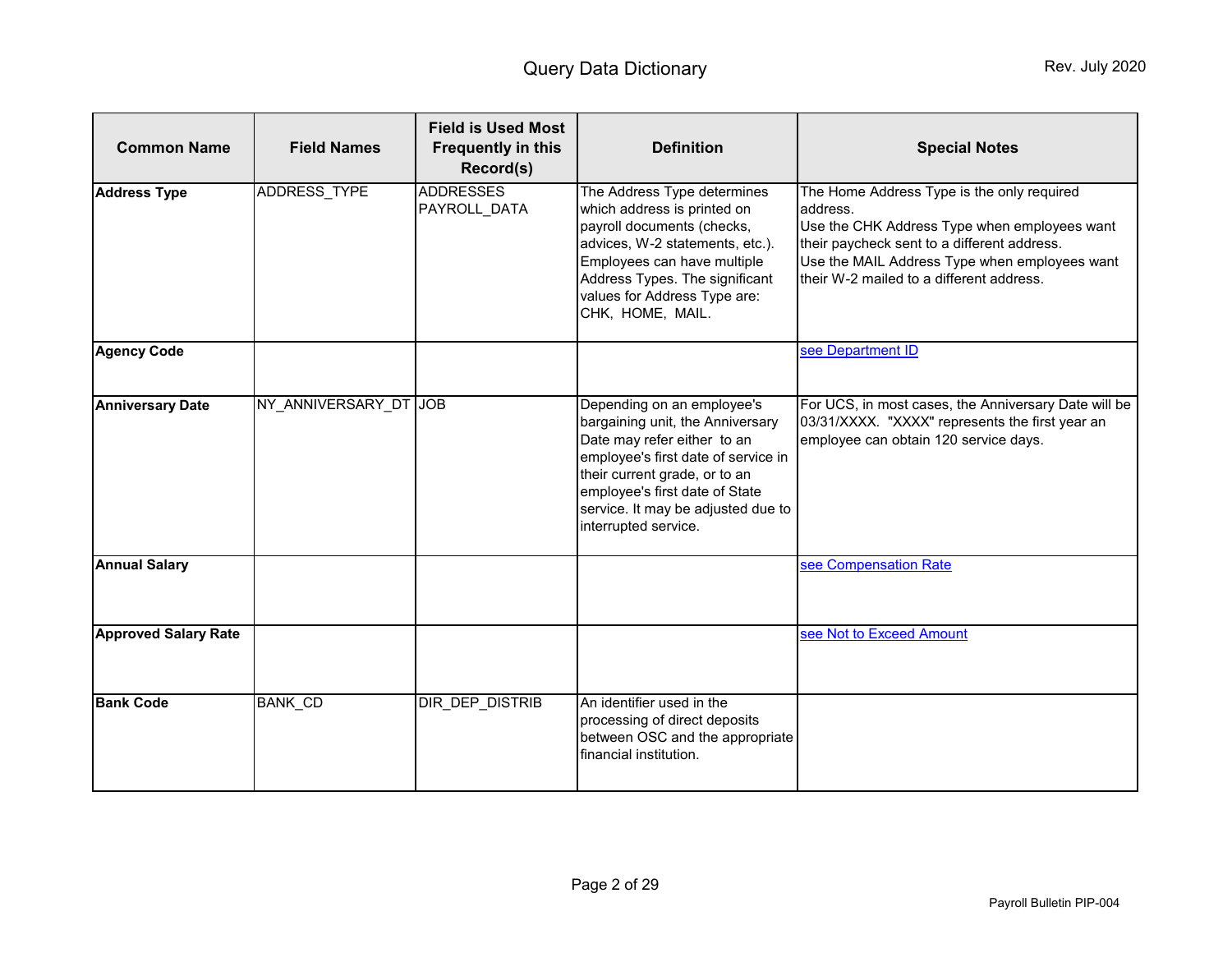<span id="page-2-0"></span>

| <b>Common Name</b>                    | <b>Field Names</b>     | <b>Field is Used Most</b><br><b>Frequently in this</b><br>Record(s) | <b>Definition</b>                                                                                                                   | <b>Special Notes</b>                                                                                                                                                                               |
|---------------------------------------|------------------------|---------------------------------------------------------------------|-------------------------------------------------------------------------------------------------------------------------------------|----------------------------------------------------------------------------------------------------------------------------------------------------------------------------------------------------|
| <b>Bargaining Unit</b>                | <b>BARG_UNIT</b>       |                                                                     |                                                                                                                                     | Not recommended for use in queries. See<br>NY_BARG_UNIT                                                                                                                                            |
| <b>Bargaining Unit</b>                | NY BARG UNIT           | <b>JOB</b><br>POSITION DATA                                         | Represents the collective<br>bargaining agreement governing a<br>position.                                                          | This is the preferred field to use in queries that<br>include bargaining unit.<br>For UCS agencies, the appropriate bargaining unit for<br>underfilled positions is from the Position Data record. |
| <b>Begin Date</b>                     |                        |                                                                     |                                                                                                                                     | see Earnings Begin Date                                                                                                                                                                            |
| <b>Benefit Flag</b>                   | NY_BENEFIT_FLAG        | <b>JOB</b><br>JOB_APPROVALS                                         | The Benefit Flag is an indicator<br>that designates the employee's<br>vision, dental and drug benefit.                              |                                                                                                                                                                                                    |
| <b>Benefit Number</b>                 | <b>BENEFIT NBR</b>     | <b>SAVINGS PLAN</b><br>PENSION PLAN                                 | Represents the Benefit Plan in<br>which the employee is enrolled.                                                                   |                                                                                                                                                                                                    |
| <b>Benefit Plan</b>                   | <b>BENEFIT PLAN</b>    | <b>SAVINGS PLAN</b><br>PENSION PLAN                                 | A Benefit Plan indicates the<br>employee's specific Retirement<br>benefit or Deferred Compensation<br>benefit within the plan type. |                                                                                                                                                                                                    |
| <b>Benefit Program</b>                | <b>BENEFIT PROGRAM</b> | BEN_PROG_PARTIC                                                     | The Benefit Program determines<br>the savings and pension plans for<br>which an employee is eligible.                               | The Benefit Program is no longer used to determine<br>an employee's eligibility for general deductions.                                                                                            |
| Benefit Record Number BENEFIT_RCD_NBR |                        | <b>PAY CHECK</b>                                                    | The Benefit Record Number links<br>an employee's benefits to the<br>employee's employment record.                                   |                                                                                                                                                                                                    |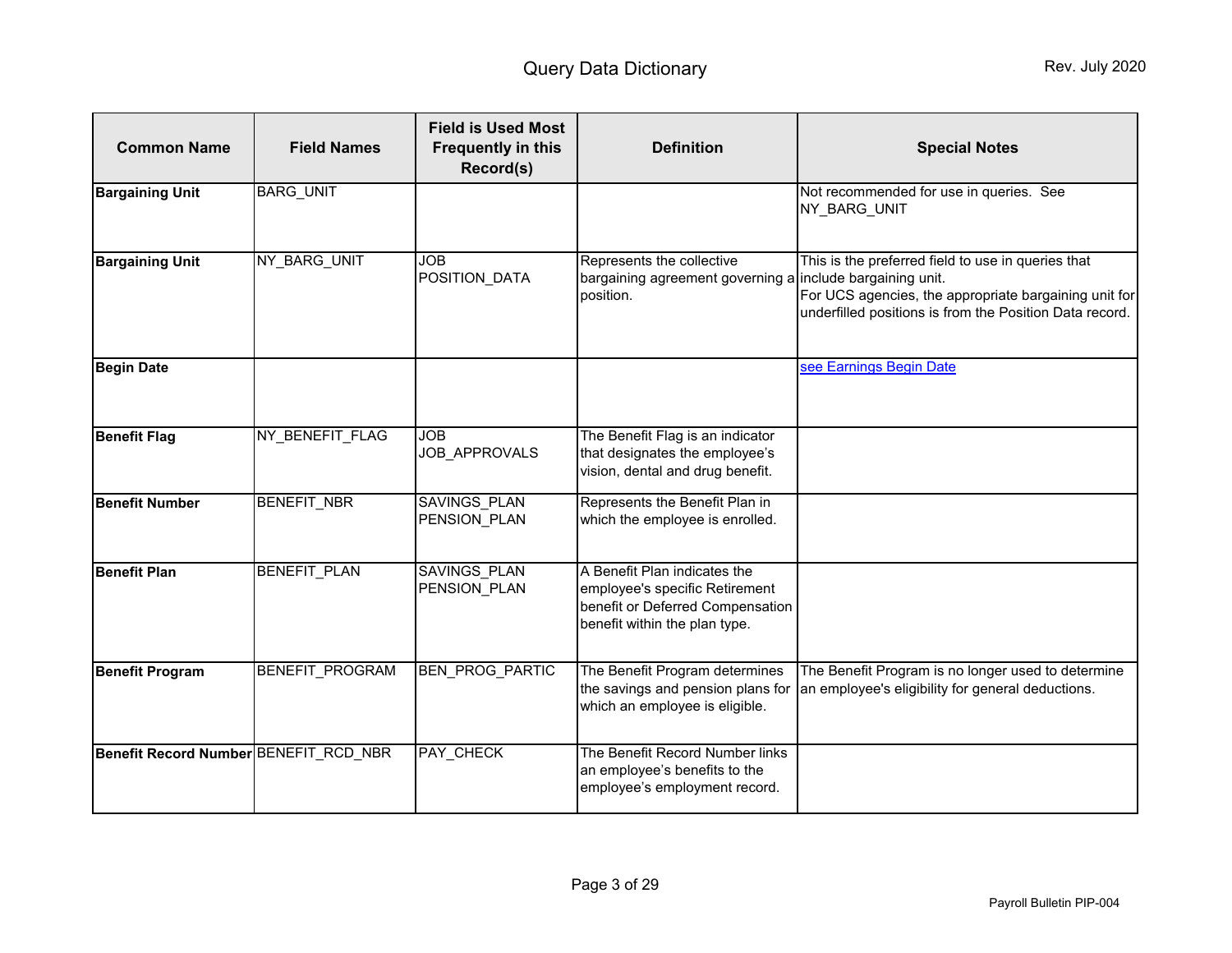<span id="page-3-0"></span>

| <b>Common Name</b>                | <b>Field Names</b>   | <b>Field is Used Most</b><br><b>Frequently in this</b><br>Record(s) | <b>Definition</b>                                                                                                               | <b>Special Notes</b>                                                                                                                                                                |
|-----------------------------------|----------------------|---------------------------------------------------------------------|---------------------------------------------------------------------------------------------------------------------------------|-------------------------------------------------------------------------------------------------------------------------------------------------------------------------------------|
| <b>Birthdate</b>                  | <b>BIRTHDATE</b>     | PERSONAL DATA                                                       | Employee's birthdate.                                                                                                           | Use with caution. This field is required beginning in<br>9.2, but was not audited for accuracy by OSC. Many<br>employees have system dates (e.g. 01/01/1900) as<br>their birthdate. |
| <b>Budget Year</b>                | <b>BUDGET YEAR</b>   | PAY ERN DIST                                                        | Displays the Budget Year, if<br>applicable. The Budget Year<br>could be blank.                                                  |                                                                                                                                                                                     |
| <b>Budgeted Position</b>          | <b>BUDGETED POSN</b> | POSITION_DATA                                                       | Denotes that a position has<br>budgeted approval.                                                                               |                                                                                                                                                                                     |
| <b>Calendar Year</b>              | <b>BALANCE_ID</b>    | EARNINGS_BAL                                                        | The Balance ID represents the<br>year type being used to keep<br>employee balances, such as<br>taxes, deductions, and earnings. | The Balance ID defaults to CY for Calendar Year.<br>The EARNINGS_BAL record is used in W-2<br>processing.                                                                           |
| <b>Check Date</b>                 | CHECK DT             | PAY CHECK<br>PAY_CALENDAR                                           | The date the paycheck or direct<br>deposit advice was issued to the<br>employee.                                                |                                                                                                                                                                                     |
| <b>Check Distribution</b><br>Code |                      |                                                                     |                                                                                                                                 | see Mail Drop                                                                                                                                                                       |
| <b>Check Number</b>               | PAYCHECK NBR         | <b>PAY CHECK</b>                                                    | Unique number assigned to each<br>paycheck.                                                                                     |                                                                                                                                                                                     |
| <b>Check or Advice</b>            |                      |                                                                     |                                                                                                                                 | see Paycheck Option                                                                                                                                                                 |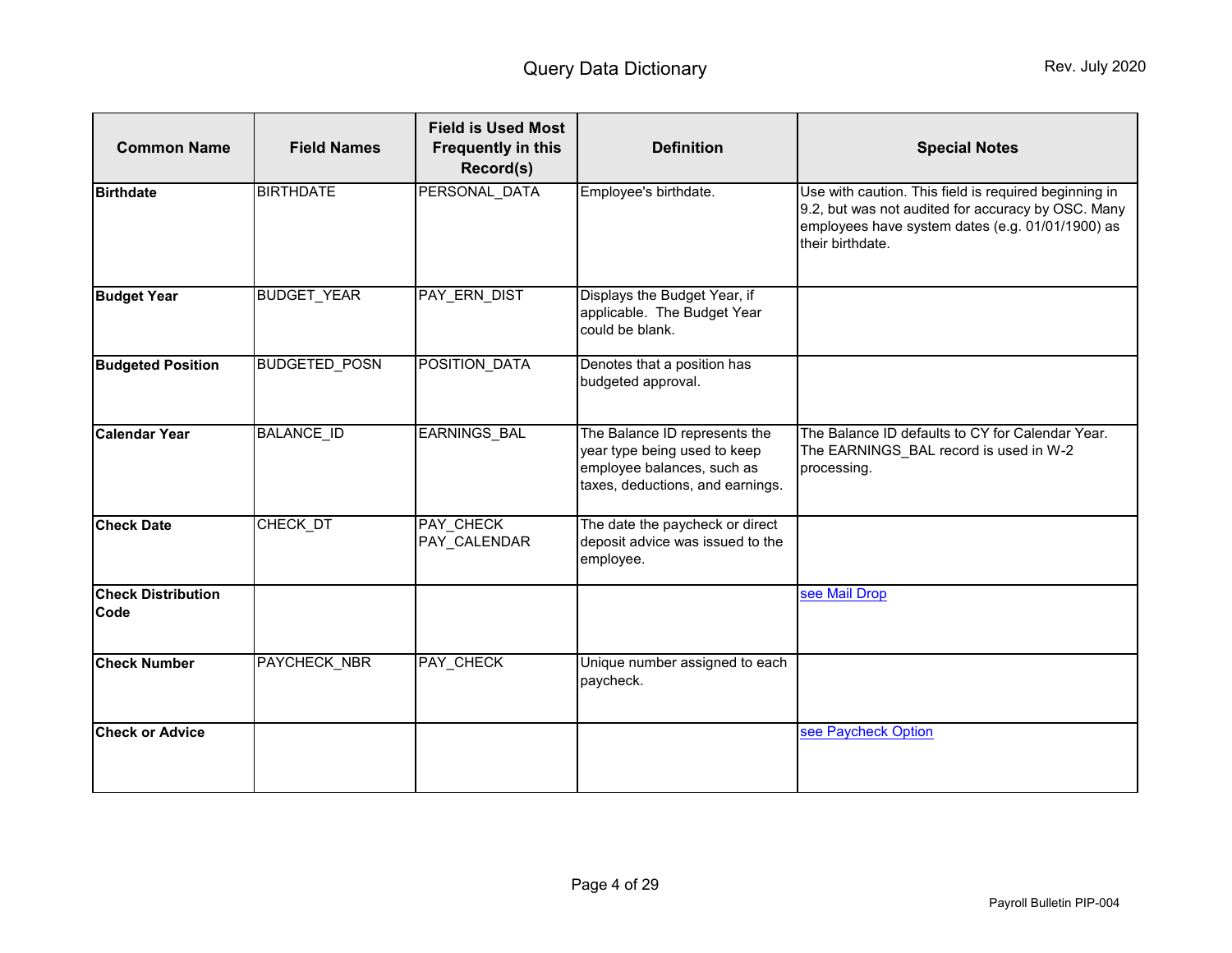<span id="page-4-0"></span>

| <b>Common Name</b>          | <b>Field Names</b> | <b>Field is Used Most</b><br><b>Frequently in this</b><br>Record(s) | <b>Definition</b>                                                                                                                                                                                                                                           | <b>Special Notes</b>                                                                                                                                                                                                                                                                                                                                          |
|-----------------------------|--------------------|---------------------------------------------------------------------|-------------------------------------------------------------------------------------------------------------------------------------------------------------------------------------------------------------------------------------------------------------|---------------------------------------------------------------------------------------------------------------------------------------------------------------------------------------------------------------------------------------------------------------------------------------------------------------------------------------------------------------|
| <b>City</b>                 | <b>CITY</b>        | <b>ADDRESSES</b><br>PERSONAL_DATA<br>PAY_CHECK                      | The city of the employee's<br>address.                                                                                                                                                                                                                      | Required field.                                                                                                                                                                                                                                                                                                                                               |
| <b>Classified Indicator</b> | CLASS_INDC         | <b>JOB</b><br>POSITION_DATA                                         | Class/Uncl refers to the<br>jurisdictional class of the position.<br>Classified/Unclassified relates to<br>how the position is defined by<br>Civil Service.                                                                                                 | Use the XLAT (translate) function to include a<br>description of the jurisdictional code in the results.<br>Valid values are:<br>0 - Competitive<br>1 - Non-competitive<br>2 - Exempt<br>3 - Labor<br>4 - Unclassified Service<br>5 - Other<br>6 - Pending Non-competitive<br>7 - Pending Exempt<br>8 - Pending Labor<br>9 - Pending Competitive<br>$N - N/A$ |
| <b>Comments</b>             |                    | Genl Comments                                                       |                                                                                                                                                                                                                                                             | see General Comments                                                                                                                                                                                                                                                                                                                                          |
| <b>Comments</b>             |                    | NY_Time_Dtl                                                         |                                                                                                                                                                                                                                                             | see Time Entry Comments                                                                                                                                                                                                                                                                                                                                       |
| Company                     | <b>COMPANY</b>     | Multiple records                                                    | Company relates to an agency's<br>Federal Employer Identification<br>Number. All agencies with the<br>same tax identification number<br>have the same company code in<br>PayServ. Most agencies have a<br>company code of NYS for the<br>State of New York. | The full list of valid Companies is in the<br>COMPANY_TBL record.                                                                                                                                                                                                                                                                                             |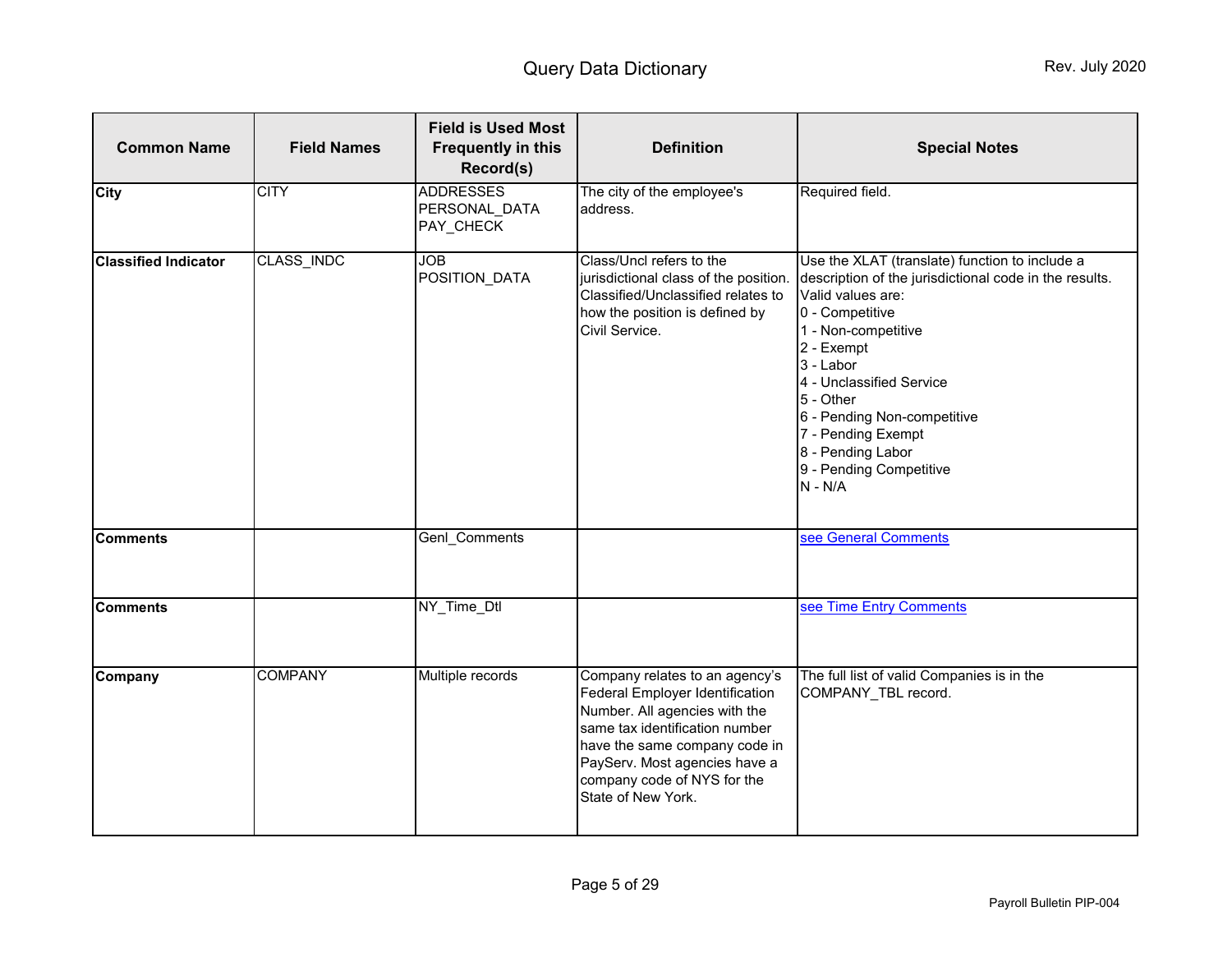<span id="page-5-1"></span><span id="page-5-0"></span>

| <b>Common Name</b>                        | <b>Field Names</b>     | <b>Field is Used Most</b><br><b>Frequently in this</b><br>Record(s) | <b>Definition</b>                                                                                                                                                                                                                                                                                         | <b>Special Notes</b>                                                                                                     |
|-------------------------------------------|------------------------|---------------------------------------------------------------------|-----------------------------------------------------------------------------------------------------------------------------------------------------------------------------------------------------------------------------------------------------------------------------------------------------------|--------------------------------------------------------------------------------------------------------------------------|
| <b>Compensation Rate</b>                  | <b>COMPRATE</b>        | <b>COMPENSATION</b>                                                 | The Compensation Rate is<br>calculated by the system. It is<br>based on the employee's pay<br>basis code and part-time<br>percentage. For employees with<br>an ANN (annual) Pay Basis, it is<br>their annual salary rate. For<br>Employees with a BIW (biweekly)<br>Pay Basis, it is their biweekly rate. | Do not use the CompRate field from the JOB record<br>in queries. Use the CompRate field from the<br>Compensation record. |
| <b>Compensation Rate</b><br>Code          | COMP_RATECD            | <b>COMPENSATION</b><br>POSITION_DATA                                | The Comp Rate Code is the<br>method or schedule used to pay<br>an employee.                                                                                                                                                                                                                               | This field was previously called the Pay Basis Code.                                                                     |
| <b>Coverage Election</b>                  | <b>COVERAGE ELECT</b>  | SAVINGS_PLAN<br>PENSION PLAN                                        |                                                                                                                                                                                                                                                                                                           |                                                                                                                          |
| Coverage Election Date COVERAGE_ELECT_D   |                        | SAVINGS_PLAN<br>PENSION_PLAN                                        | Original date of membership in<br>the Retirement System.                                                                                                                                                                                                                                                  |                                                                                                                          |
| <b>Coverage End Date</b>                  | <b>COVERAGE END DT</b> | <b>SAVINGS PLAN</b>                                                 | The date coverage is ended. If<br>the field is blank, coverage is still<br>in effect.                                                                                                                                                                                                                     |                                                                                                                          |
| <b>Current Deduction</b><br><b>Amount</b> |                        |                                                                     |                                                                                                                                                                                                                                                                                                           | see Deduction Amount                                                                                                     |
| <b>Cycle</b>                              |                        |                                                                     |                                                                                                                                                                                                                                                                                                           | see Pay Cycle                                                                                                            |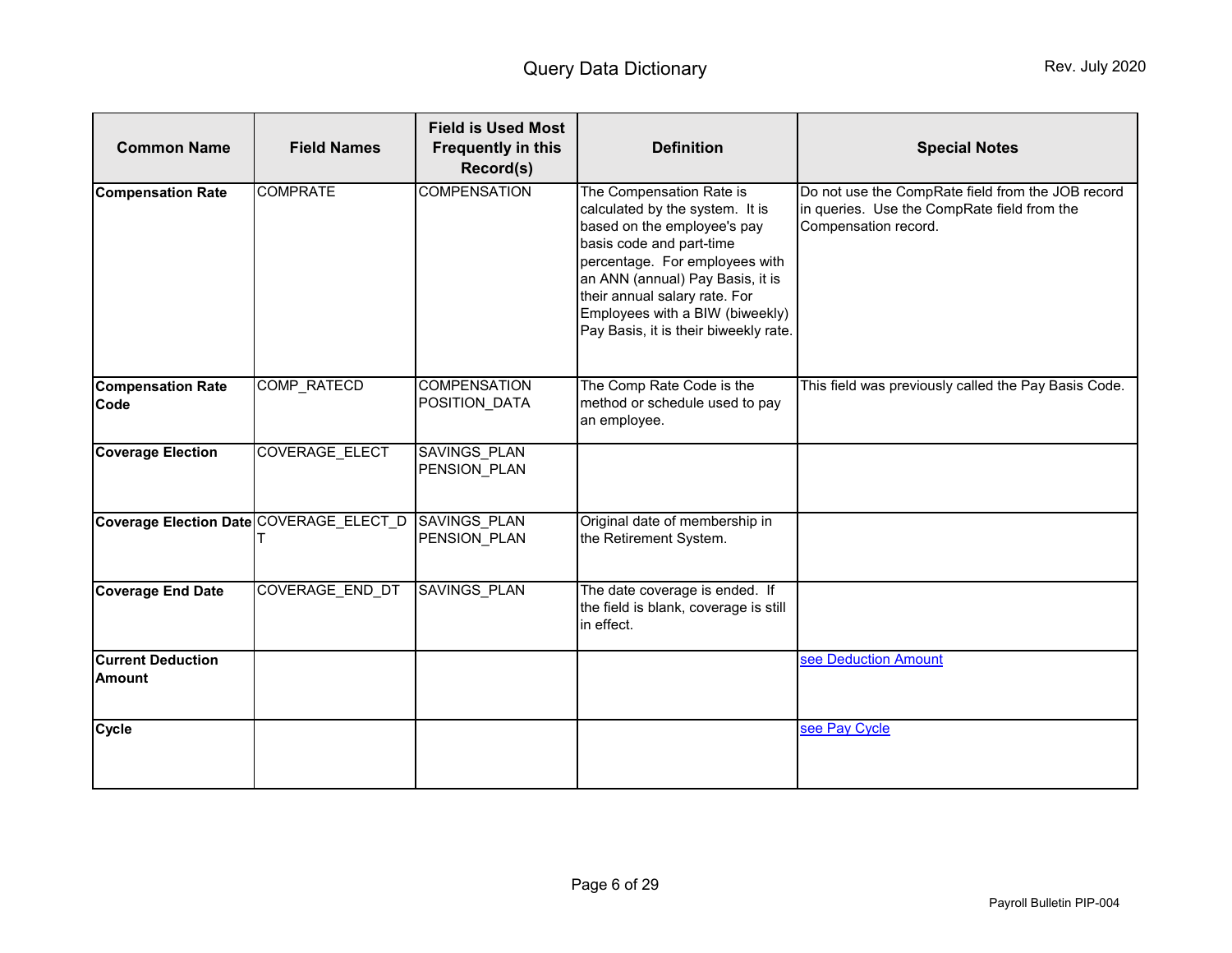<span id="page-6-1"></span><span id="page-6-0"></span>

| <b>Common Name</b>                     | <b>Field Names</b>  | <b>Field is Used Most</b><br><b>Frequently in this</b><br>Record(s) | <b>Definition</b>                                                               | <b>Special Notes</b>                                                                                                                                         |
|----------------------------------------|---------------------|---------------------------------------------------------------------|---------------------------------------------------------------------------------|--------------------------------------------------------------------------------------------------------------------------------------------------------------|
| <b>Days Worked</b>                     | NY DAYS             | NY TIME DTL                                                         | The days the employee is to be<br>paid, if applicable.                          |                                                                                                                                                              |
| <b>Deduction Amount</b>                | <b>DED CUR</b>      | <b>PAY DEDUCTION</b>                                                | The amount of a specific<br>deduction in the current paycheck.                  |                                                                                                                                                              |
| <b>Deduction Amount</b>                | FLAT DED AMT        | <b>SAVINGS PLAN</b>                                                 | The flat amount of the deduction,<br>if applicable.                             |                                                                                                                                                              |
| <b>Deduction Code</b>                  | <b>DEDCD</b>        | NY_GENL_DEDN<br><b>PAY DEDUCTION</b><br><b>DEDUCTION TBL</b>        | A Deduction Code represents a<br>unique deduction in PayServ.                   | The full list of valid Deduction Codes and descriptions<br>is in the DEDUCTION TBL record.                                                                   |
| Deduction End Date                     | DEDUCTION END DT    | NY_GENL_DEDN<br><b>SAVINGS PLAN</b><br>PENSION PLAN                 | to be or was stopped. This date<br>is usually the beginning of a pay<br>period. | The effective date the deduction is If the Deduction End Date is blank, the deduction is<br>still in effect. The Deduction End Date can be a<br>future date. |
| <b>Deduction Percentage</b>            |                     |                                                                     |                                                                                 | see Deduction Rate                                                                                                                                           |
| <b>Deduction Rate</b>                  | <b>DED RATE PCT</b> | NY GENL DEDN                                                        | The rate or percentage of the<br>deduction, where applicable.                   |                                                                                                                                                              |
| <b>Deferred</b><br><b>Compensation</b> |                     | <b>SAVINGS PLAN</b>                                                 |                                                                                 | Deferred Compensation information is stored in the<br>Savings Plan record. It is no longer classified as a<br>deduction.                                     |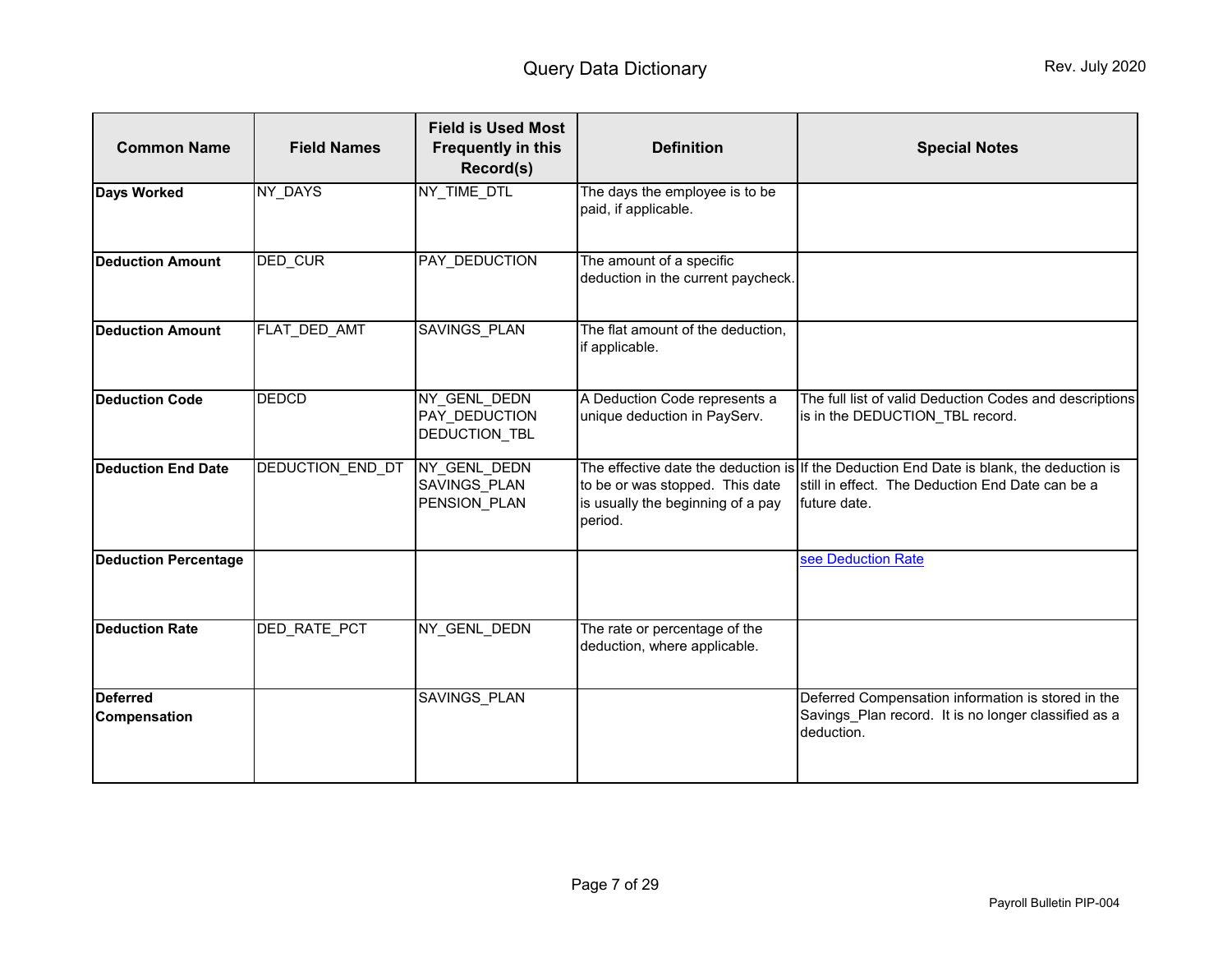<span id="page-7-1"></span><span id="page-7-0"></span>

| <b>Common Name</b>             | <b>Field Names</b>  | <b>Field is Used Most</b><br><b>Frequently in this</b><br>Record(s) | <b>Definition</b>                                                                                                                                                                                                                                                   | <b>Special Notes</b>                                                                                                                                                                                                                                                 |
|--------------------------------|---------------------|---------------------------------------------------------------------|---------------------------------------------------------------------------------------------------------------------------------------------------------------------------------------------------------------------------------------------------------------------|----------------------------------------------------------------------------------------------------------------------------------------------------------------------------------------------------------------------------------------------------------------------|
| <b>Department ID</b>           | <b>DEPTID</b>       | <b>Multiple Records</b>                                             | The Department reflects the five<br>digit agency code.                                                                                                                                                                                                              | The full list of valid DeptIDs and descriptions is in the<br>DEPT TBL record.                                                                                                                                                                                        |
| <b>Deposit Amount</b>          | <b>DEPOSIT AMT</b>  | DIR DEP DISTRIB                                                     | The amount of the deposit.                                                                                                                                                                                                                                          |                                                                                                                                                                                                                                                                      |
| <b>Deposit Type</b>            | <b>DEPOSIT TYPE</b> | DIR DEP DISTRIB                                                     | The type of deposit.                                                                                                                                                                                                                                                | Valid values:<br>Amount - a specific dollar amount to be direct<br>deposited<br>Balance - the remaining balance of the check to be<br>deposited after all other direct deposit transactions<br>have been processed.<br>Percent - a specific percent to be deposited. |
| <b>Direct Deposit Priority</b> | <b>PRIORITY</b>     | DIR_DEP_DISTRIB                                                     | Priority identifies the rank order<br>that direct deposit transactions<br>will be processed, when<br>applicable. The lower the<br>number, the higher the priority<br>(i.e. the earlier in the process the<br>deduction is handled).<br>100 is the highest priority. | Priority numbers are important when an employee's<br>pay is not enough to cover all direct deposits.<br>The Balance deposit type should have a priority of<br>999.                                                                                                   |
| <b>Earnings</b>                | <b>EARNINGS</b>     | <b>PAY CHECK EARNS</b>                                              | Dollar amount associated with a<br>specific Earnings Code paid to an<br>employee before taxes and<br>deductions are withheld.                                                                                                                                       |                                                                                                                                                                                                                                                                      |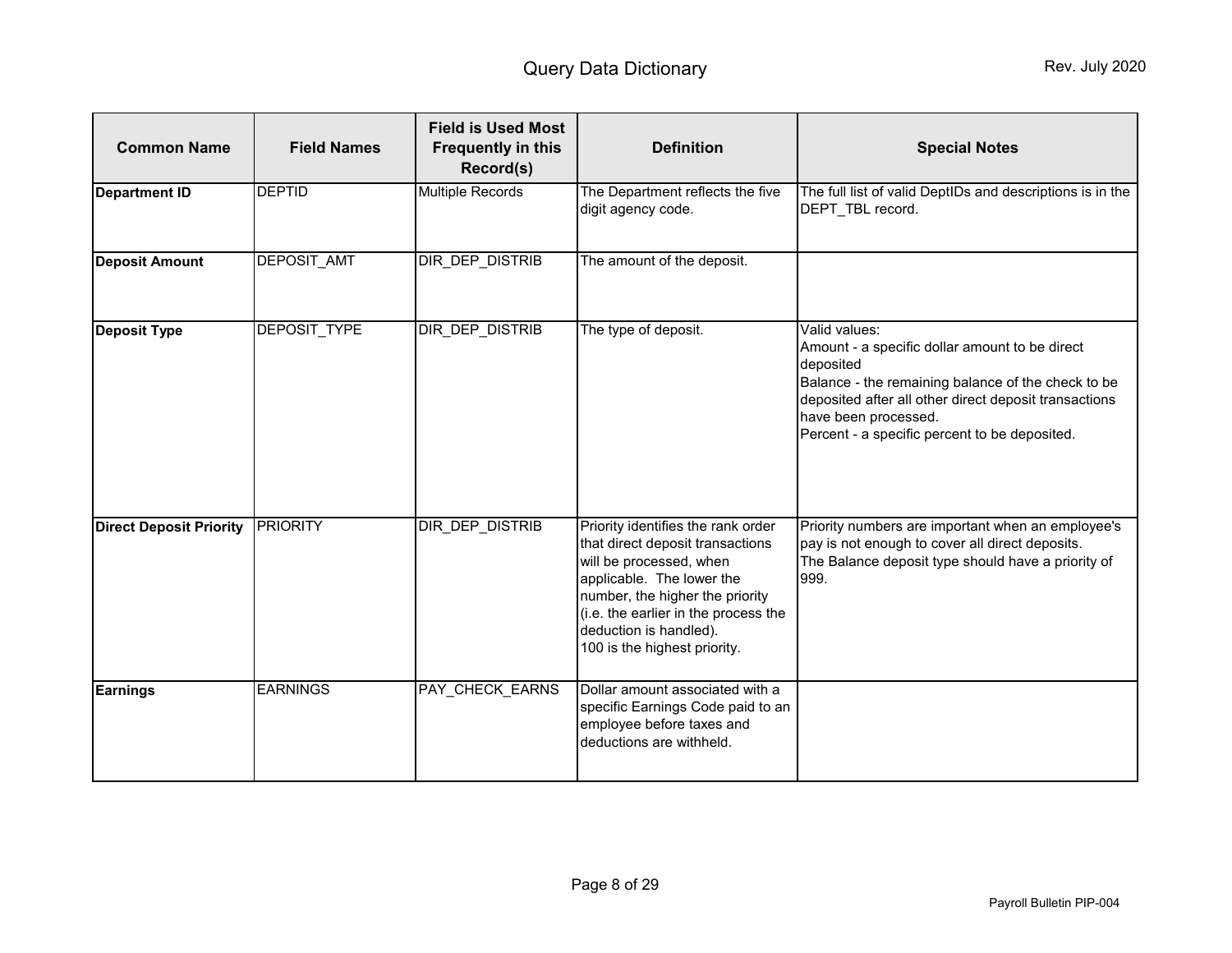<span id="page-8-1"></span><span id="page-8-0"></span>

| <b>Common Name</b>         | <b>Field Names</b> | <b>Field is Used Most</b><br><b>Frequently in this</b><br>Record(s) | <b>Definition</b>                                                                                                                                                                | <b>Special Notes</b>                                 |
|----------------------------|--------------------|---------------------------------------------------------------------|----------------------------------------------------------------------------------------------------------------------------------------------------------------------------------|------------------------------------------------------|
| <b>Earnings Begin Date</b> | EARNS BEGIN DT     | <b>Multiple Earnings</b><br>records                                 | The Earnings Begin Date is the<br>start date or first day that earnings<br>are to be paid for an Earnings<br>Code.                                                               |                                                      |
| <b>Earnings Code</b>       | <b>ERNCD</b>       | <b>Multiple Earnings</b><br>records                                 | An Earnings Code is a three-<br>character code that represents the in the EARNINGS TBL record.<br>specific earnings that an<br>employee can be paid from the<br>Earn Code table. | The narrative descriptions of the Earnings Codes are |
| <b>Earnings End Date</b>   | EARNINGS END DT    | <b>Multiple Earnings</b><br>Records                                 | The Earnings End Date is the end<br>date or last day that earnings are<br>to be paid for an Earnings Code.                                                                       |                                                      |
| <b>Earnings End Date</b>   | EARNS_END_DT       | <b>Multiple Earnings</b><br><b>Records</b>                          | The last day the payment was<br>earned.                                                                                                                                          |                                                      |
| <b>Earnings Program</b>    | ERN PROGRAM        | POSITION_DATA                                                       | An Earnings Program ID links<br>valid earnings codes to an<br>employee and can be based on<br>the employee's position,<br>negotiating unit, pay basis code or<br>agency.         |                                                      |
| <b>Effective Date</b>      | <b>EFFDT</b>       | <b>Multiple Records</b>                                             | The Effective Date is the date on<br>which a transaction occurs.                                                                                                                 |                                                      |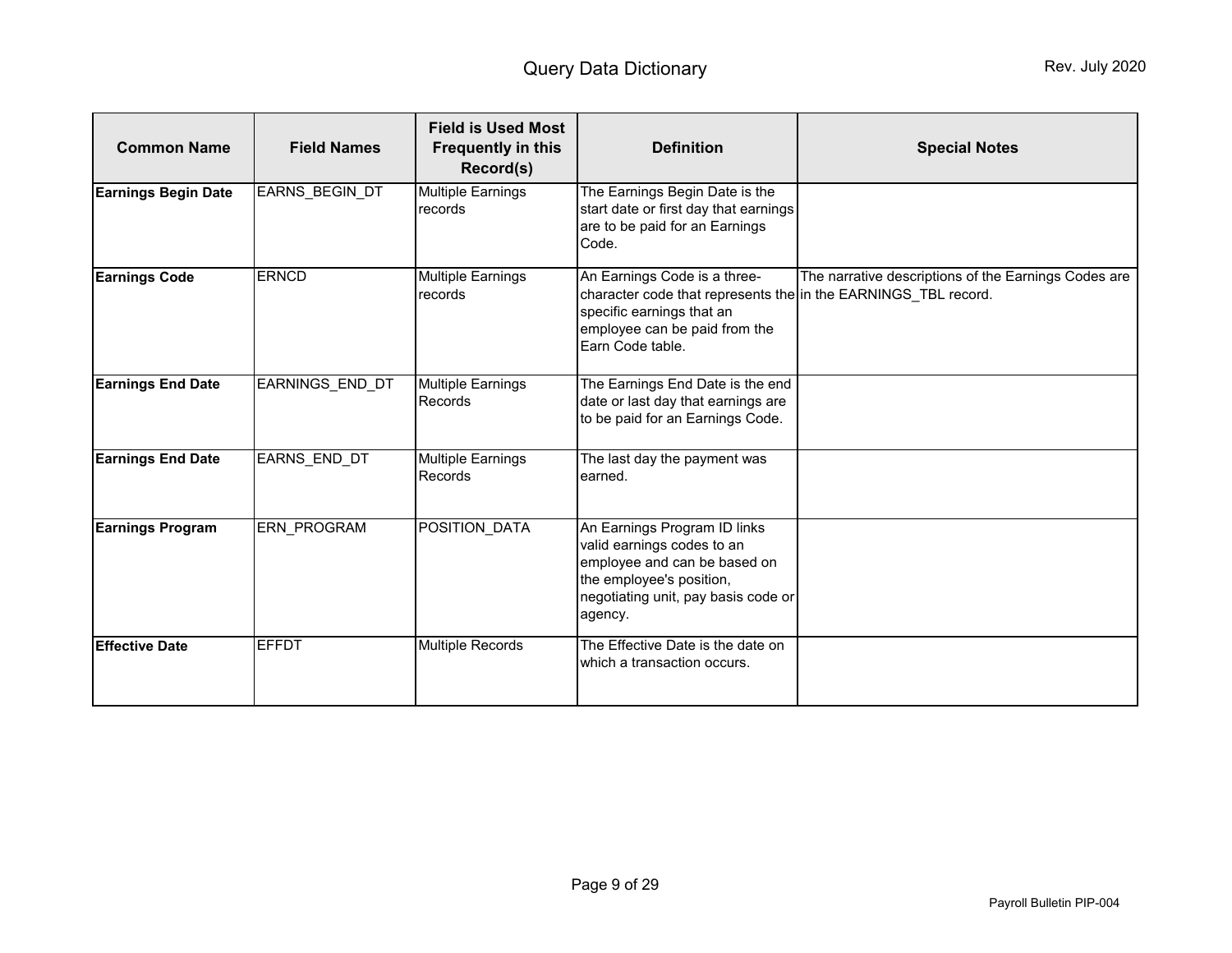<span id="page-9-1"></span><span id="page-9-0"></span>

| <b>Common Name</b>        | <b>Field Names</b> | <b>Field is Used Most</b><br><b>Frequently in this</b><br>Record(s) | <b>Definition</b>                                                                                                                                                                                                                                                                                                                                         | <b>Special Notes</b>                                                                                                                                                                            |
|---------------------------|--------------------|---------------------------------------------------------------------|-----------------------------------------------------------------------------------------------------------------------------------------------------------------------------------------------------------------------------------------------------------------------------------------------------------------------------------------------------------|-------------------------------------------------------------------------------------------------------------------------------------------------------------------------------------------------|
| <b>Effective Sequence</b> | <b>EFFSEQ</b>      | <b>JOB</b><br><b>COMPENSATION</b><br>JOB_APPROVALS                  | The Effective Sequence is used to<br>distinguish multiple rows of data<br>recorded with the same effective<br>date for a specific employee. The<br>first row of data for an employee<br>has an effective sequence of "0".<br>The second row of data with the<br>same effective date for that<br>employee would have an effective<br>sequence of "1", etc. |                                                                                                                                                                                                 |
| <b>Effective Status</b>   | <b>EFF STATUS</b>  | POSITION DATA                                                       | Indicator that a Position is Active<br>or Inactive. Employees can only<br>be hired into Active positions.                                                                                                                                                                                                                                                 |                                                                                                                                                                                                 |
| <b>Employee ID</b>        | <b>EMPLID</b>      | <b>Multiple Records</b>                                             | An EmplID the employee's<br>paying the employee. It is a nine<br>digit number automatically<br>assigned by the system when an<br>employee's record is created. All<br>employees must have an EmplID.                                                                                                                                                      | Because of identity theft and security concerns,<br>identifying number for purposes of EmpIID is the preferred primary identified. EmpIID<br>should only be included in reports when necessary. |
| <b>Employee Status</b>    | EMPL_STATUS        | <b>JOB</b>                                                          | The Employee Status represents<br>the status of an employee in<br>terms of payroll and benefits.                                                                                                                                                                                                                                                          | Valid Values Include:<br>A - Active<br>L - Leave of Absence<br>P - Leave with Pay<br>R - Retired<br>S - Suspended<br>T - Terminated                                                             |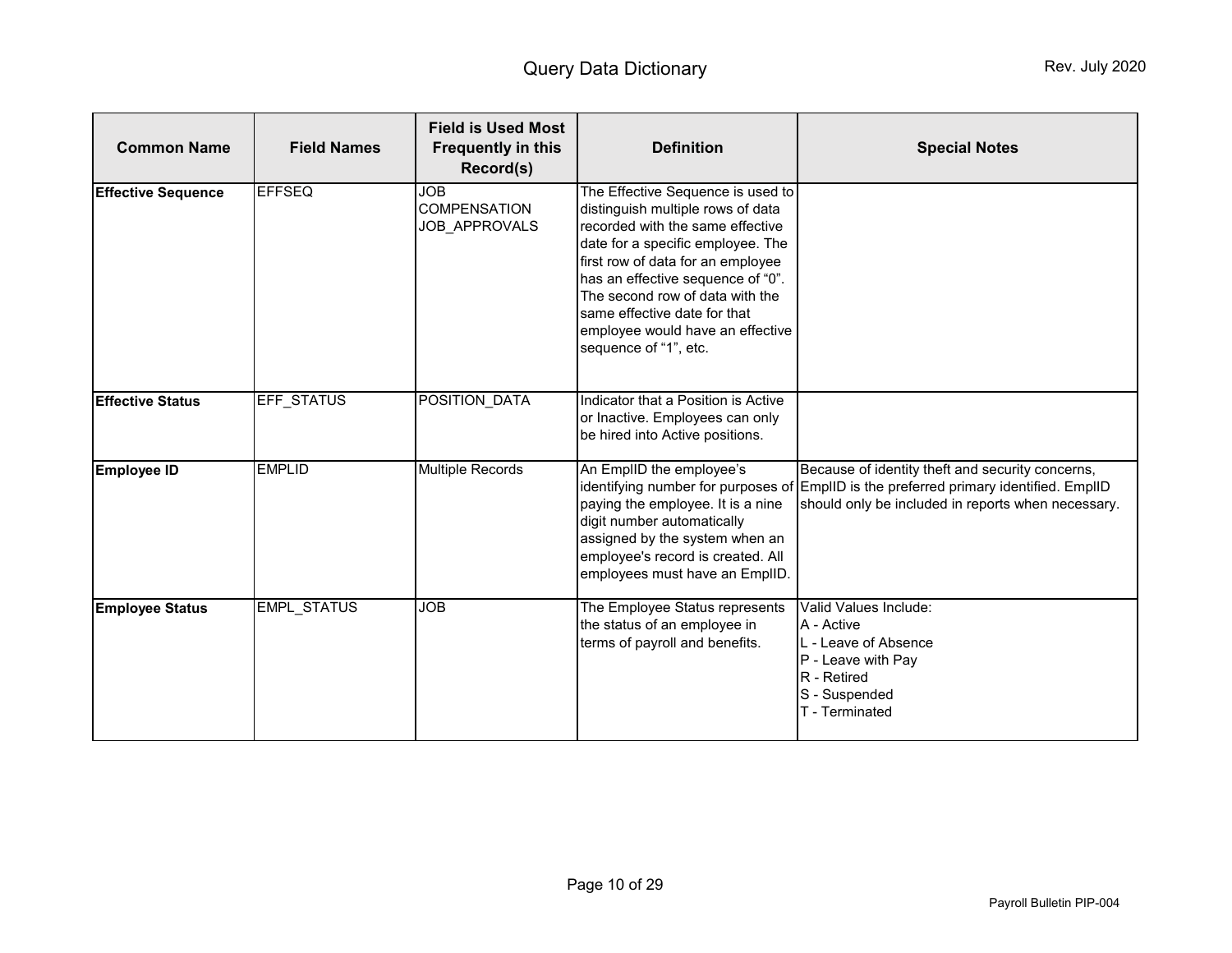<span id="page-10-1"></span><span id="page-10-0"></span>

| <b>Common Name</b>                              | <b>Field Names</b>             | <b>Field is Used Most</b><br><b>Frequently in this</b><br>Record(s) | <b>Definition</b>                                                                                                                                                                                                                                                                                                                                                                                       | <b>Special Notes</b>                                                |
|-------------------------------------------------|--------------------------------|---------------------------------------------------------------------|---------------------------------------------------------------------------------------------------------------------------------------------------------------------------------------------------------------------------------------------------------------------------------------------------------------------------------------------------------------------------------------------------------|---------------------------------------------------------------------|
| <b>Employee Type</b>                            | <b>EMPL TYPE</b>               | <b>JOB</b><br>POSITION_DATA                                         | Employees in the Payroll System<br>are divided into three Employee<br>Types: Salaried (S), Hourly (H)<br>and Exception Hourly (E).<br>Salaried employees are paid the<br>same each pay period over a<br>calendar year. Hourly employees<br>are paid an hourly rate submitted<br>each pay period for payment.<br>Exception Hourly employees are<br>paid an hourly rate based on their<br>standard hours. | Valid Values:<br>S - Salaried<br>H - Hourly<br>E - Exception Hourly |
| <b>End Date</b>                                 |                                |                                                                     |                                                                                                                                                                                                                                                                                                                                                                                                         | see Earnings End date                                               |
| <b>Equated Grade</b>                            | NY EQUATED GRADE POSITION DATA |                                                                     | Equated to Grade is used for Non-<br>Statutory (NS) positions only; this<br>field identifies the grade level<br>equivalent to regular Civil Service<br>positions.                                                                                                                                                                                                                                       |                                                                     |
| <b>Federal Marital Status</b>                   | <b>FWT MAR STATUS</b>          | FED TAX DATA                                                        | Marital status for tax records.                                                                                                                                                                                                                                                                                                                                                                         |                                                                     |
| <b>Federal Tax</b><br><b>Withholding Amount</b> | FWT_ADDL_AMT                   | FED_TAX_DATA                                                        | Any additional Federal tax amount<br>withheld from an employee's<br>paycheck.                                                                                                                                                                                                                                                                                                                           |                                                                     |
| <b>Federal Withholding</b><br><b>Allowances</b> | FWT ALLOWANCES                 | FED TAX DATA                                                        | The number of allowances an<br>employee claims in the Federal<br>tax record.                                                                                                                                                                                                                                                                                                                            |                                                                     |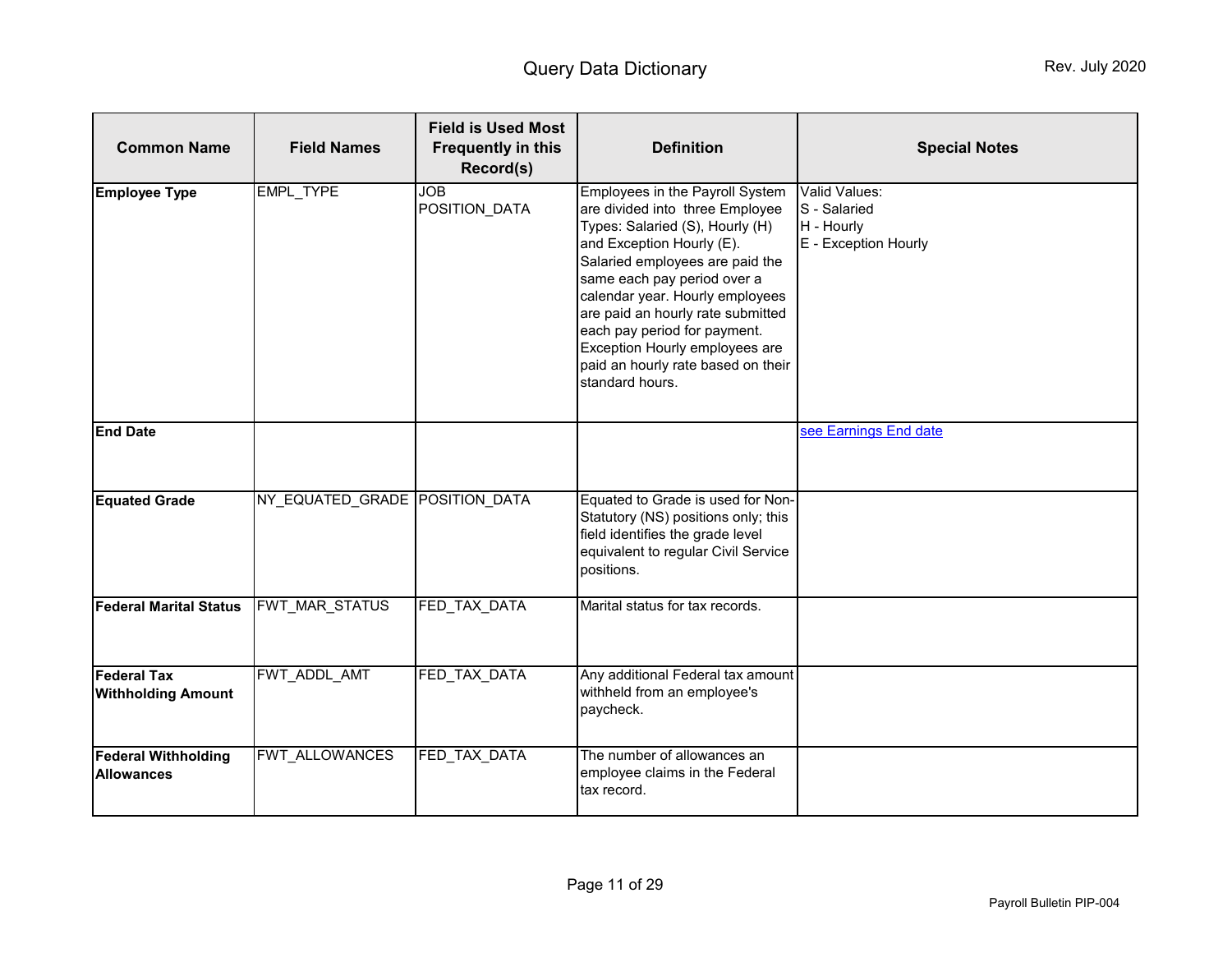| <b>Common Name</b> | <b>Field Names</b> | <b>Field is Used Most</b><br><b>Frequently in this</b><br>Record(s) | <b>Definition</b>                                                                                                                                                                                                                                                                                                                                                            | <b>Special Notes</b>                                                                                                                                                                                                                                                       |
|--------------------|--------------------|---------------------------------------------------------------------|------------------------------------------------------------------------------------------------------------------------------------------------------------------------------------------------------------------------------------------------------------------------------------------------------------------------------------------------------------------------------|----------------------------------------------------------------------------------------------------------------------------------------------------------------------------------------------------------------------------------------------------------------------------|
| <b>FICA Status</b> | FICA STATUS EE     | <b>JOB</b><br>JOB_APPROVALS                                         | FICA Status (Social Security).<br>Indicates whether an employee is<br>subject to FICA tax.                                                                                                                                                                                                                                                                                   | Valid Values:<br>N- subject to Social Security and Medicare taxes<br>(most employees).<br>E - Exempt (applies to some students and non-<br>resident aliens).<br>M - Medicare only (for employees not required to pay<br>Social Security but are required to pay Medicare). |
| <b>FIS Amount</b>  | NY FIS AMT         | <b>JOB</b>                                                          | Fixed Incremented Salary - an<br>amount that is used in conjunction<br>with certain increment codes to<br>indicate an employee's potential<br>salary. It indicates what the<br>employee's next potential salary<br>rate would be if the employee<br>were to receive a performance<br>advance in the next period for<br>which performance advances or<br>increments are paid. |                                                                                                                                                                                                                                                                            |
| <b>Fiscal Year</b> | FISCAL_YEAR        | PAY ERN DIST                                                        | Identifies the Fiscal Year                                                                                                                                                                                                                                                                                                                                                   |                                                                                                                                                                                                                                                                            |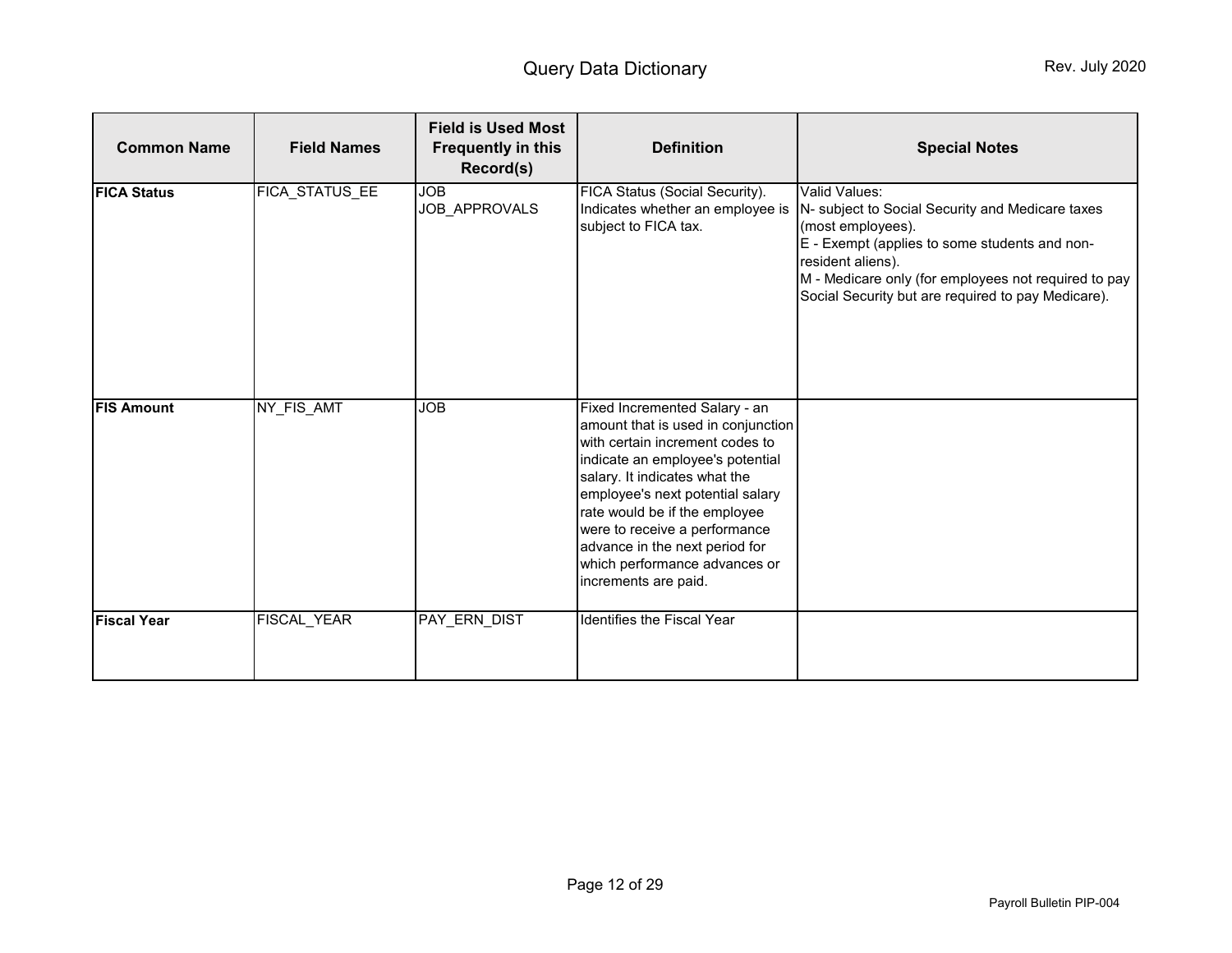<span id="page-12-1"></span><span id="page-12-0"></span>

| <b>Common Name</b>                      | <b>Field Names</b> | <b>Field is Used Most</b><br><b>Frequently in this</b><br>Record(s) | <b>Definition</b>                                                                                                                                                                | <b>Special Notes</b>                                                                                                                                                                                                                                                    |
|-----------------------------------------|--------------------|---------------------------------------------------------------------|----------------------------------------------------------------------------------------------------------------------------------------------------------------------------------|-------------------------------------------------------------------------------------------------------------------------------------------------------------------------------------------------------------------------------------------------------------------------|
| <b>FTE</b>                              | <b>FTE</b>         | <b>JOB</b><br>POSITION_DATA                                         | In JOB, the FTE represents the<br>employee's work percentage.<br>In Position Data, the FTE<br>represents the funding level for<br>the position.                                  | Compare Position FTE and JOB FTE. The FTE in<br>the JOB record is the % an employee is scheduled to<br>work.<br>In the Position Data record, most positions are<br>funded at 100% or have a Position FTE of 1. The<br>exceptions are in Office of Court Administration. |
| <b>Full Time Equivalent</b>             |                    |                                                                     |                                                                                                                                                                                  | see FTE                                                                                                                                                                                                                                                                 |
| <b>Full Time Part Time</b><br>Indicator | FULL PART TIME     | <b>JOB</b><br>POSITION_DATA                                         | Full/Part-Time Indicator identifies<br>whether an employee is full, part-<br>time, or in voluntary reduction<br>status.                                                          | Valid Values:<br>F - Full time<br>P - Part time<br>V - Voluntary Reduction                                                                                                                                                                                              |
| <b>Funded Position</b>                  |                    |                                                                     |                                                                                                                                                                                  | see Budgeted Position                                                                                                                                                                                                                                                   |
| <b>General Comments</b>                 | Comments           | GENL_COMMENT                                                        | Explanatory comments about a<br>transaction.                                                                                                                                     | There is one General Comments record per<br>employee. It is an optional field used to explain<br>special circumstances, etc.                                                                                                                                            |
| <b>Goal Amount</b>                      | <b>GOAL AMT</b>    | ADDL PAY DATA<br>NY_GENL_DEDN                                       | The Goal Amount is the total<br>amount of earnings either due to<br>or owed by an employee. Once<br>this amount is reached, no<br>additional payments or deductions<br>are made. |                                                                                                                                                                                                                                                                         |
| <b>Goal Balance</b>                     | GOAL_BAL           | ADDL PAY DATA<br>NY_GENL_DEDN                                       | The accumulated amount of<br>earnings paid to or recovered<br>from an employee to date.                                                                                          |                                                                                                                                                                                                                                                                         |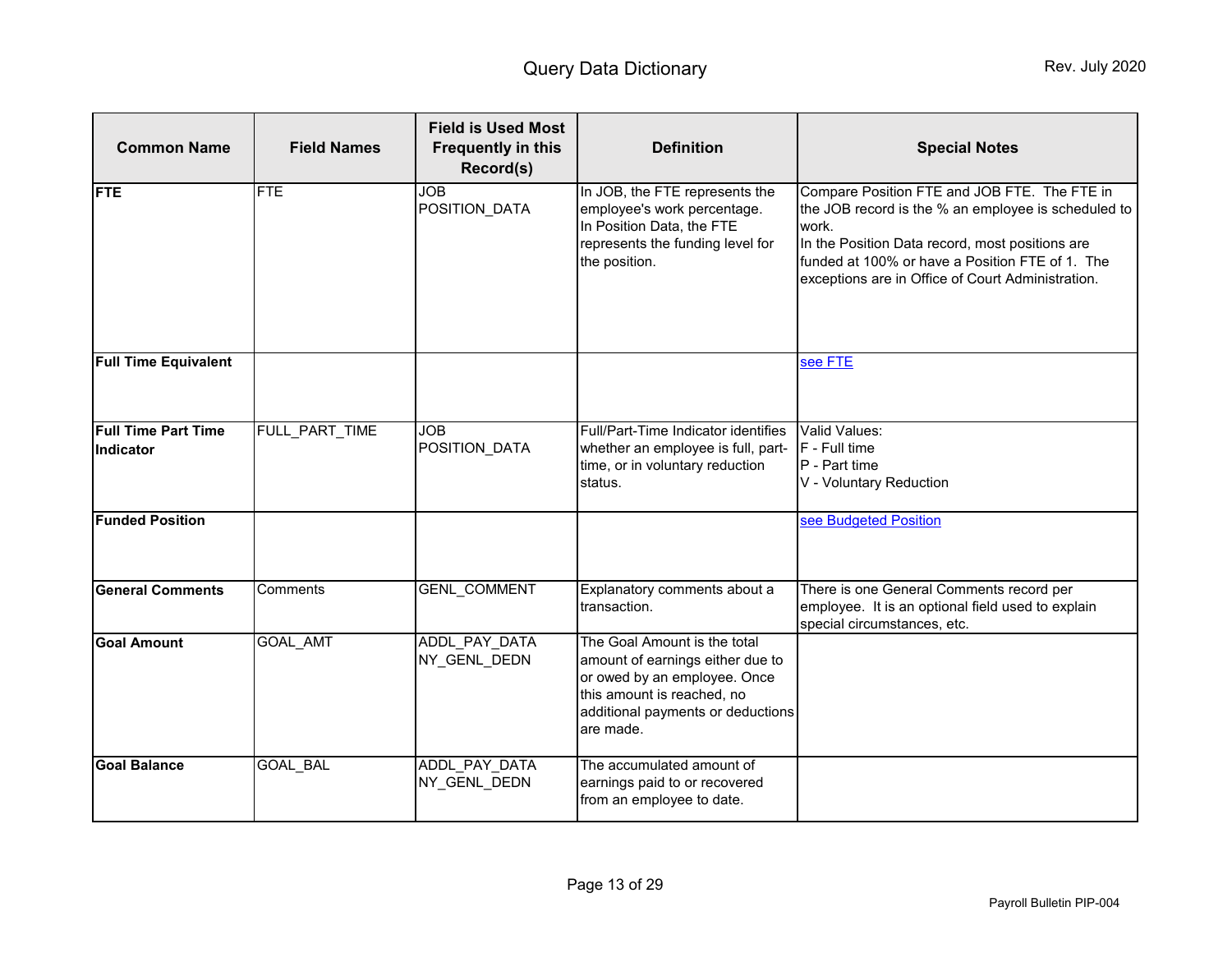| <b>Common Name</b>    | <b>Field Names</b> | <b>Field is Used Most</b><br><b>Frequently in this</b><br>Record(s) | <b>Definition</b>                                                                                                                                                                                                                                                                     | <b>Special Notes</b>                                                                                                                                 |
|-----------------------|--------------------|---------------------------------------------------------------------|---------------------------------------------------------------------------------------------------------------------------------------------------------------------------------------------------------------------------------------------------------------------------------------|------------------------------------------------------------------------------------------------------------------------------------------------------|
| Grade                 | <b>GRADE</b>       | <b>JOB</b><br>POSITION_DATA                                         | of the position.                                                                                                                                                                                                                                                                      | Salary Grade indicates grade level The grade in the JOB record may not be accurate for<br>employees in PR-50 traineeships or underfill<br>positions. |
| <b>Gross Pay</b>      |                    |                                                                     |                                                                                                                                                                                                                                                                                       | see Total Gross Pay                                                                                                                                  |
| <b>Hourly Rate</b>    | <b>HOURLY RT</b>   | <b>JOB</b><br>PAY_EARNINGS                                          | Hourly Rate is the employee's<br>hourly pay rate.                                                                                                                                                                                                                                     | Use the COMPRATE field from the Compensation<br>record to retrieve the Hourly Rate for employees with<br>an HRY Pay Basis Code.                      |
| <b>Hours Worked</b>   | NY_HOURS           | NY_TIME_DTL                                                         | Hours represents the number of<br>hours to be paid for a specific<br>Earnings Code.                                                                                                                                                                                                   |                                                                                                                                                      |
| <b>Increment Code</b> | NY_INCREMENT_CD    | <b>JOB</b>                                                          | An Increment Code indicates an<br>employee's eligibility for an<br>increment or longevity payment in<br>the employee's current position. If<br>the employee is at the Job Rate of<br>the grade, the Increment Code<br>reflects the year in which the top<br>of the grade was reached. |                                                                                                                                                      |
| <b>Item Number</b>    |                    |                                                                     |                                                                                                                                                                                                                                                                                       | <b>See Line Number</b>                                                                                                                               |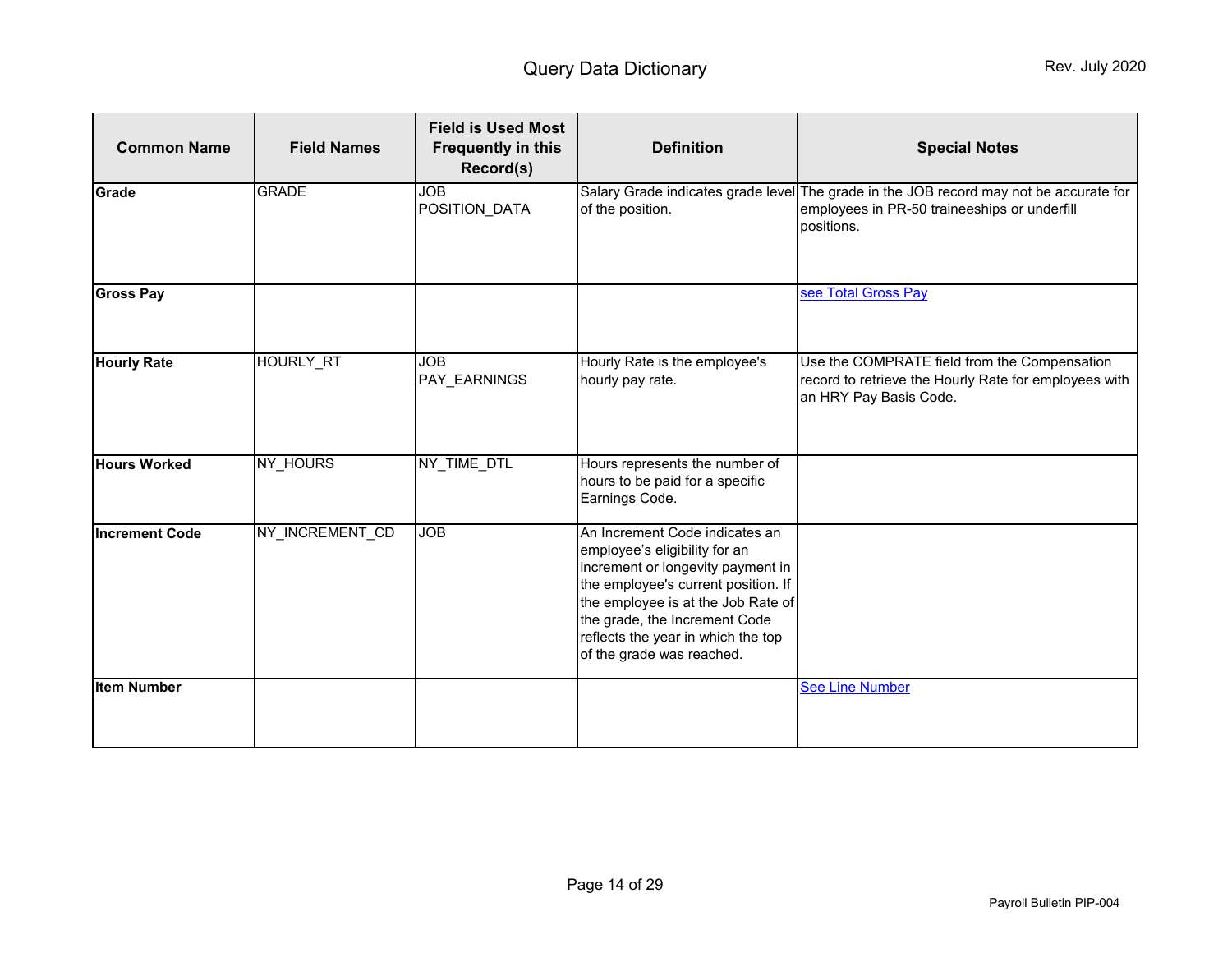<span id="page-14-0"></span>

| <b>Common Name</b>          | <b>Field Names</b> | <b>Field is Used Most</b><br><b>Frequently in this</b><br>Record(s) | <b>Definition</b>                                                                                                                                                                                 | <b>Special Notes</b>                                                                                                                                                                                                                                                                               |
|-----------------------------|--------------------|---------------------------------------------------------------------|---------------------------------------------------------------------------------------------------------------------------------------------------------------------------------------------------|----------------------------------------------------------------------------------------------------------------------------------------------------------------------------------------------------------------------------------------------------------------------------------------------------|
| <b>Job Code</b>             | <b>JOBCODE</b>     | JOBCODE TBL<br>and multiple other<br>records                        | A Job Code is a six-digit code<br>used to represent the title of a<br>position. It defaults from the<br>employee's position on the Work<br>Location page.<br>See Special Notes on<br>NYS Jobcode. | The NYS Job Code refers to the actual Job Code to<br>which an employee is assigned. In most cases this is<br>the same as the Job Code; however, in the case of a<br>PR-50 or UP-11 transaction, the NYS Job Code<br>represents the PR-50 or UP-11 NYS Job Code for<br>traineeships and underfills. |
| <b>JOB</b> Effective Date   | <b>JOB EFFDT</b>   | <b>JOB APPROVALS</b>                                                | The Job Effective Date is the date<br>on which an event occurs. All<br>effective dates are the beginning<br>of the business day.                                                                  | Compare with Effective Date in JOB record.                                                                                                                                                                                                                                                         |
| <b>Jurisdictional Class</b> |                    |                                                                     |                                                                                                                                                                                                   | see Classified Indicator                                                                                                                                                                                                                                                                           |
| Lag Days Paid               | NY_DAYS_PAID       | NY_SAL_WH_DATA                                                      | The number of days that have<br>been paid to an employee as part<br>of the State's Salary Withholding<br>program.                                                                                 |                                                                                                                                                                                                                                                                                                    |
| <b>Lag Days Withheld</b>    | NY_DAYS_WHELD      | NY_SAL_WH_DATA                                                      | The number of days of pay<br>withheld as part of the State's<br>Salary Withholding program.                                                                                                       |                                                                                                                                                                                                                                                                                                    |
| <b>Last Name</b>            | LAST_NAME          | PERSONAL DATA                                                       | Employee's last name                                                                                                                                                                              | Compare with Name                                                                                                                                                                                                                                                                                  |
| <b>Last Name Search</b>     | LAST NAME SRCH     | PERSONAL DATA                                                       | Used to locate an employee's<br>record by searching on the Last<br>Name.                                                                                                                          |                                                                                                                                                                                                                                                                                                    |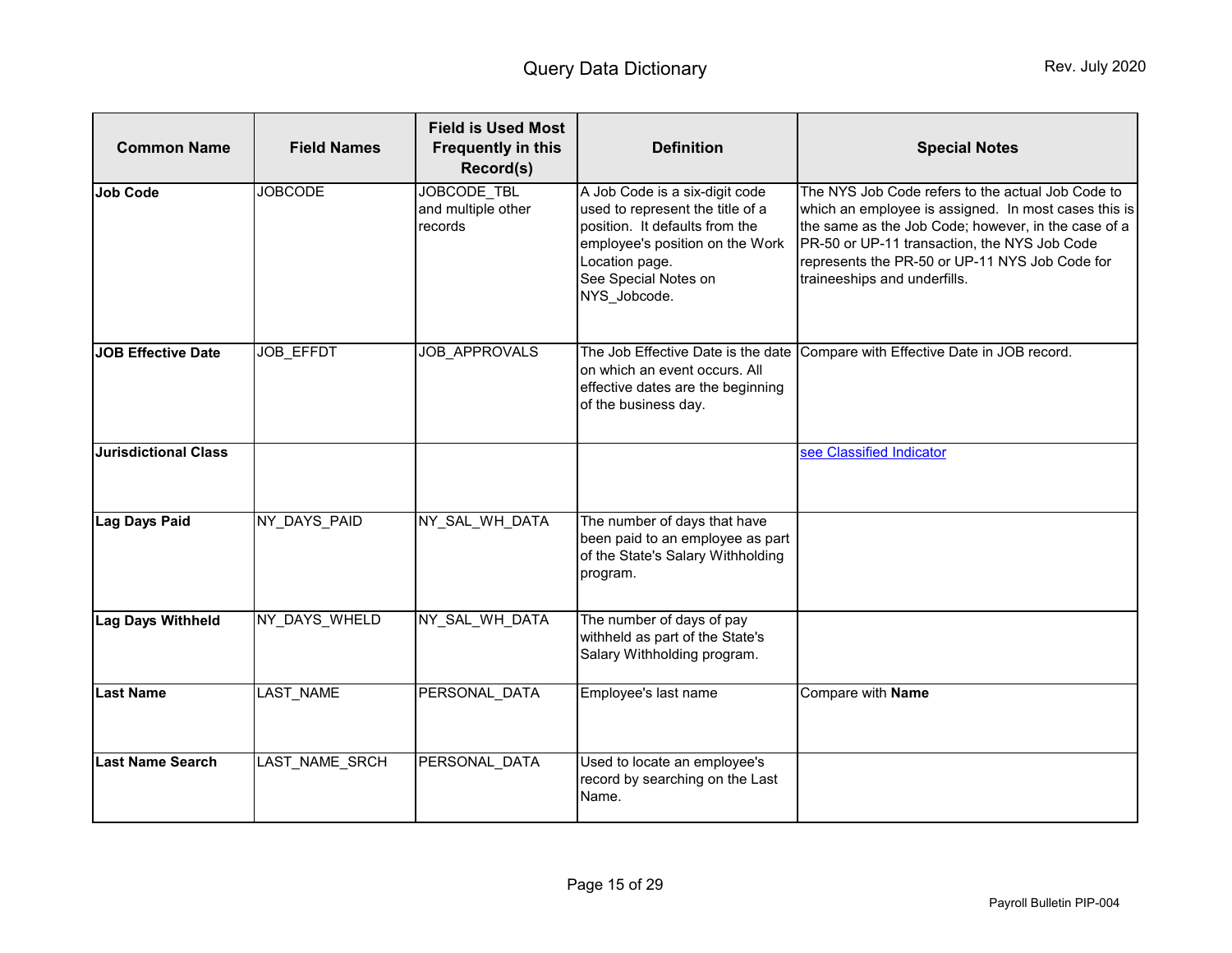<span id="page-15-1"></span><span id="page-15-0"></span>

| <b>Common Name</b>                                | <b>Field Names</b> | <b>Field is Used Most</b><br><b>Frequently in this</b><br>Record(s) | <b>Definition</b>                                                                                                               | <b>Special Notes</b>                                                                                                                                                                                                        |
|---------------------------------------------------|--------------------|---------------------------------------------------------------------|---------------------------------------------------------------------------------------------------------------------------------|-----------------------------------------------------------------------------------------------------------------------------------------------------------------------------------------------------------------------------|
| <b>Line Item Number</b>                           |                    |                                                                     |                                                                                                                                 | <b>See Line Number</b>                                                                                                                                                                                                      |
| <b>Line Number</b>                                | NY LINE ITEM NBR   | <b>JOB</b><br>POSITION_DATA                                         | A five-digit number assigned to a<br>position for agency use.                                                                   | The "Line_Num" field in the earnings records such as<br>PAY_CHECK and PAY_EARNINGS refers to a row in<br>the database. It is not the same as the<br>NY_Line_Item_Nbr field.                                                 |
| <b>Local Tax Marital</b><br><b>Status</b>         | LWT MAR STATUS     | <b>LOCAL TAX DATA</b>                                               | Employee's marital status in the<br>local tax record.                                                                           |                                                                                                                                                                                                                             |
| <b>Local Tax Withholding</b><br><b>Allowances</b> | LWT_ALLOWANCES     | LOCAL_TAX_DATA                                                      | Employee's withholding allowance<br>in the local tax record.                                                                    |                                                                                                                                                                                                                             |
| Location                                          | <b>LOCATION</b>    | <b>JOB</b><br>POSITION DATA<br>Several other records                | The value in the Location field in<br>the Job and Position Data<br>records is equal to the Dept ID<br>field.                    | The Location record and Location field generally are<br>not useful in queries. Use the NY_Loc_Ind field in the<br>Job and/or Position Data records to identify the<br>location of a funded position. See Location Code.     |
| <b>Location Code</b>                              | NY_LOC_IND         | <b>JOB</b><br>POSITION_DATA<br>NY_LOC_IND_TBL                       | The NY Location Indicator field is<br>a coded field to identify the county description of the Location Code.<br>Albany county). | The NY LOC IND TBL record contains the narrative<br>and other optional geographic info For UCS agencies, the NY_Loc_Indicator should<br>for the position location (ex. 01 for identify the employee's actual work location. |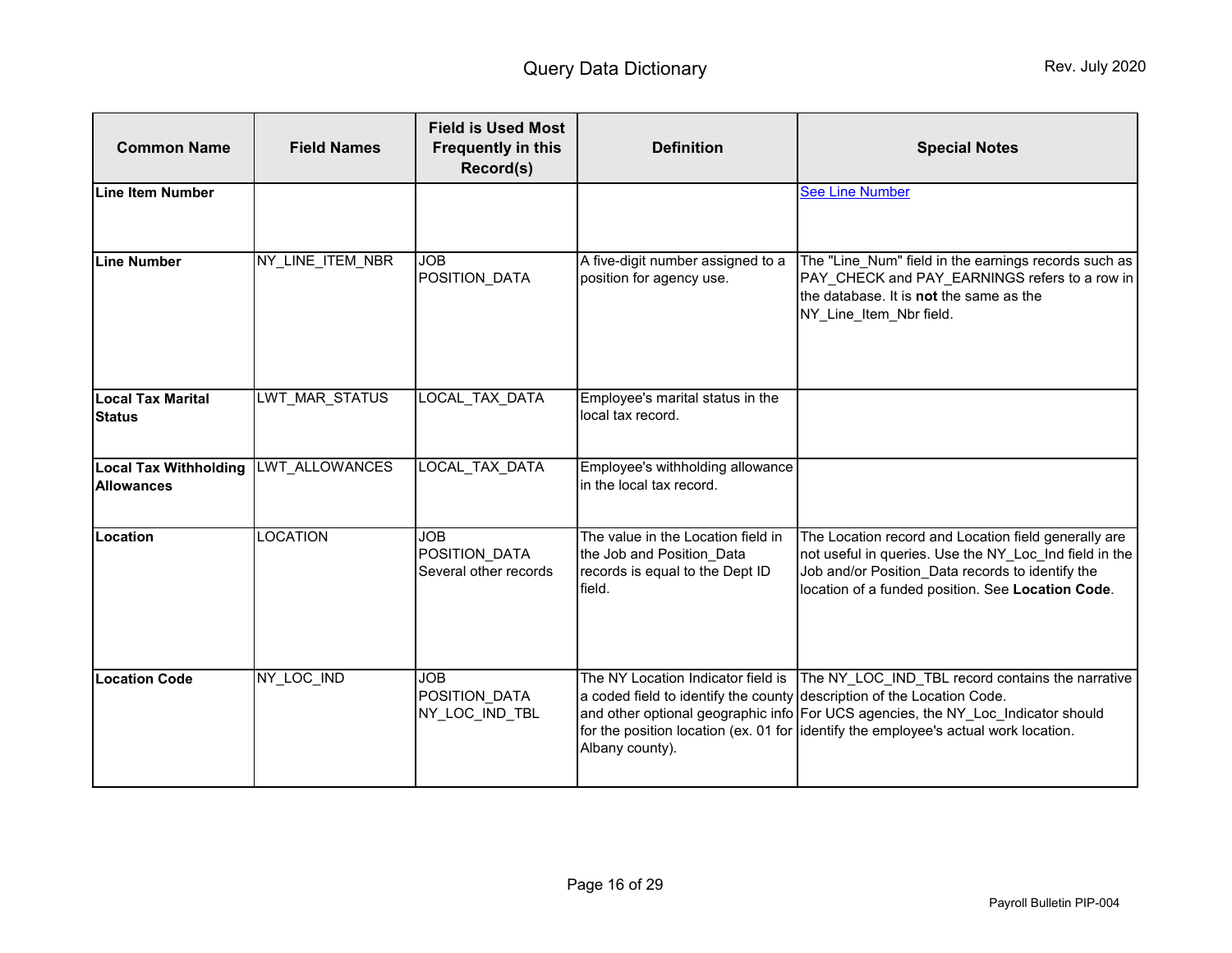<span id="page-16-0"></span>

| <b>Common Name</b>    | <b>Field Names</b>    | <b>Field is Used Most</b><br><b>Frequently in this</b><br>Record(s) | <b>Definition</b>                                                                                                                                                                                                                                     | <b>Special Notes</b>                                                                                                                                                                                                                       |
|-----------------------|-----------------------|---------------------------------------------------------------------|-------------------------------------------------------------------------------------------------------------------------------------------------------------------------------------------------------------------------------------------------------|--------------------------------------------------------------------------------------------------------------------------------------------------------------------------------------------------------------------------------------------|
| <b>Mail Drop</b>      | MAIL DROP             | NY MAIL DROP VW                                                     | An employee's Mail Drop ID is<br>used for the sorting and<br>distribution of paychecks and<br>advices. It is defined and<br>maintained at the agency level.                                                                                           | The Mail Drop field is also in the Payroll Data record<br>but the NY_MAIL_DROP_VW is the preferred record<br>to use in queries. The Mail Drop field is null in the<br>Position Data record.<br>It is case sensitive when used in criteria. |
| <b>Manual Check</b>   |                       |                                                                     | A manual check is created outside see Paycheck Option<br>the normal payroll processing.<br>This check and its related data<br>must be entered into the payroll<br>application in order to update an<br>employee's earnings and<br>deduction balances. |                                                                                                                                                                                                                                            |
| <b>Marital Status</b> |                       |                                                                     |                                                                                                                                                                                                                                                       | see Federal Marital Status                                                                                                                                                                                                                 |
| <b>Max Head Count</b> | <b>MAX HEAD COUNT</b> | POSITION DATA                                                       | Max Head Count is the total<br>number of employees that can<br>hold a particular position.                                                                                                                                                            |                                                                                                                                                                                                                                            |
| <b>Name</b>           | <b>NAME</b>           | PERSONAL DATA<br>PAY_CHECK                                          | The employee's full name<br>formatted as Last Name, First<br>Name.                                                                                                                                                                                    | The names are not necessarily the same in each of<br>these records.                                                                                                                                                                        |
| <b>National ID</b>    | NATIONAL_ID           | NY_PERS_NID_VW                                                      | The employee's Social Security<br>Number.                                                                                                                                                                                                             | Use the EmpIID field in queries whenever possible. It<br>is included in more records and there are many pre-<br>defined joins built on the EmpIID field.                                                                                   |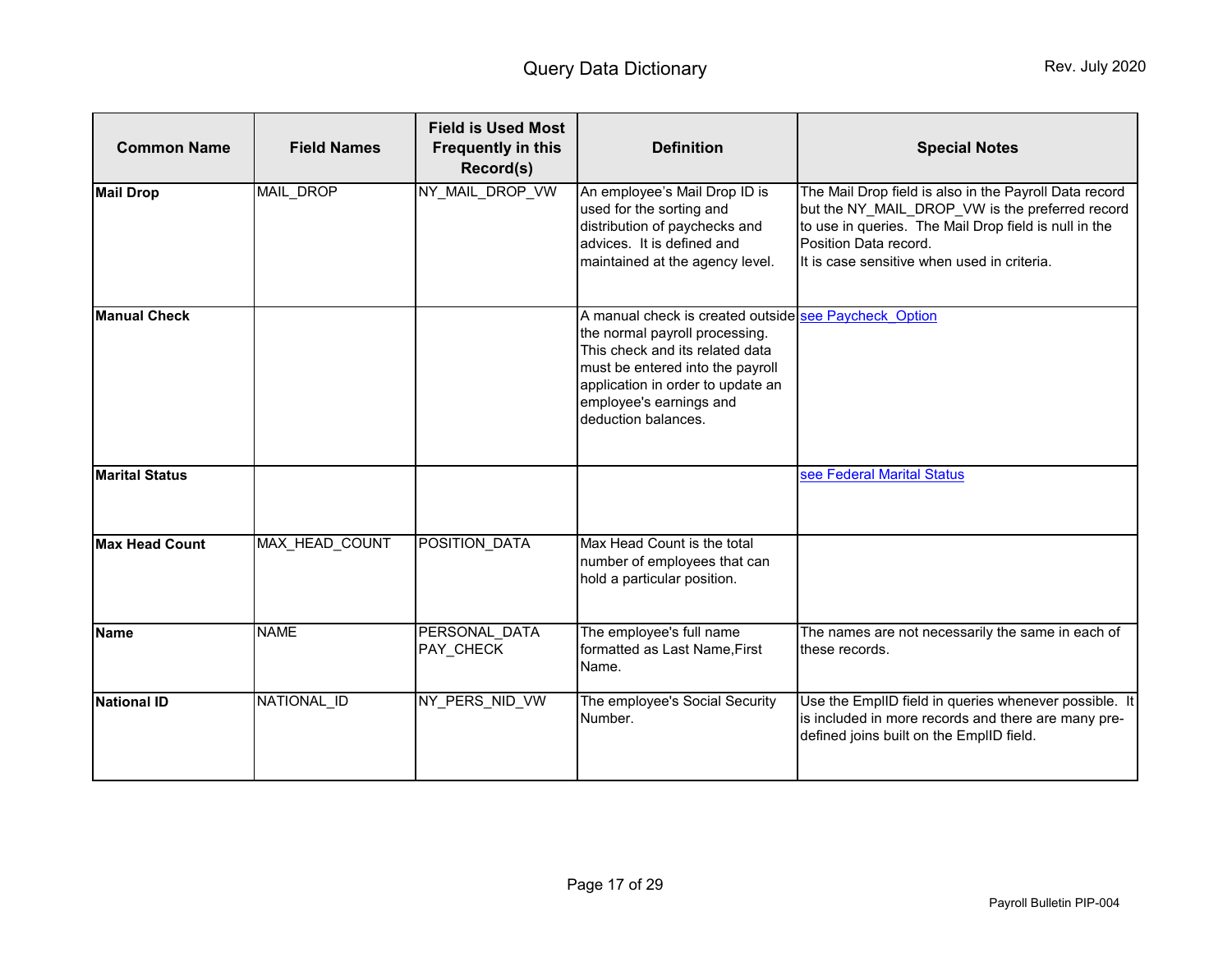<span id="page-17-0"></span>

| <b>Common Name</b>        | <b>Field Names</b>                                       | <b>Field is Used Most</b><br><b>Frequently in this</b><br>Record(s) | <b>Definition</b>                                                                                                                                                                                                                                                                       | <b>Special Notes</b>                                                                                                                                                                                                                                                                                                                       |
|---------------------------|----------------------------------------------------------|---------------------------------------------------------------------|-----------------------------------------------------------------------------------------------------------------------------------------------------------------------------------------------------------------------------------------------------------------------------------------|--------------------------------------------------------------------------------------------------------------------------------------------------------------------------------------------------------------------------------------------------------------------------------------------------------------------------------------------|
| <b>Negotiating Unit</b>   |                                                          |                                                                     |                                                                                                                                                                                                                                                                                         | see Bargaining Unit                                                                                                                                                                                                                                                                                                                        |
| <b>Net Pay</b>            | NET_PAY                                                  | PAY_CHECK                                                           | Dollar amount paid to an<br>employee after taxes and<br>deductions are withheld.                                                                                                                                                                                                        |                                                                                                                                                                                                                                                                                                                                            |
| <b>Non-Resident Alien</b> |                                                          |                                                                     |                                                                                                                                                                                                                                                                                         | see Special Tax                                                                                                                                                                                                                                                                                                                            |
|                           | Not to Exceed Amount   NY_APPROVE_SAL_RT   POSITION_DATA |                                                                     | as a cap (not to exceed amount)<br>for salaried and non-salaried<br>positions.                                                                                                                                                                                                          | The Approved Salary Rate is used Optional field. Many positions have a zero value in<br>this field.                                                                                                                                                                                                                                        |
| <b>NYS Job Code</b>       | NY NYS JOBCODE                                           | <b>JOB</b>                                                          | The NYS Job Code refers to the<br>actual Job Code to which an<br>employee is assigned. In most<br>cases this is the same as the Job<br>50 traineeships or underfills, the<br>NYS Job Code is associated with<br>the employee's title in the<br>traineeships and underfill<br>positions. | Compare with Job Code. An employee's<br>NY NYS JOBCODE is different from the JOBCODE<br>when the employee is assigned to a PR-50 underfill<br>position or traineeship.<br>Code; however, in the case of PR- For UCS employees that have access to only their<br>own DeptID, the NYS underfill title should be<br>obtained from this field. |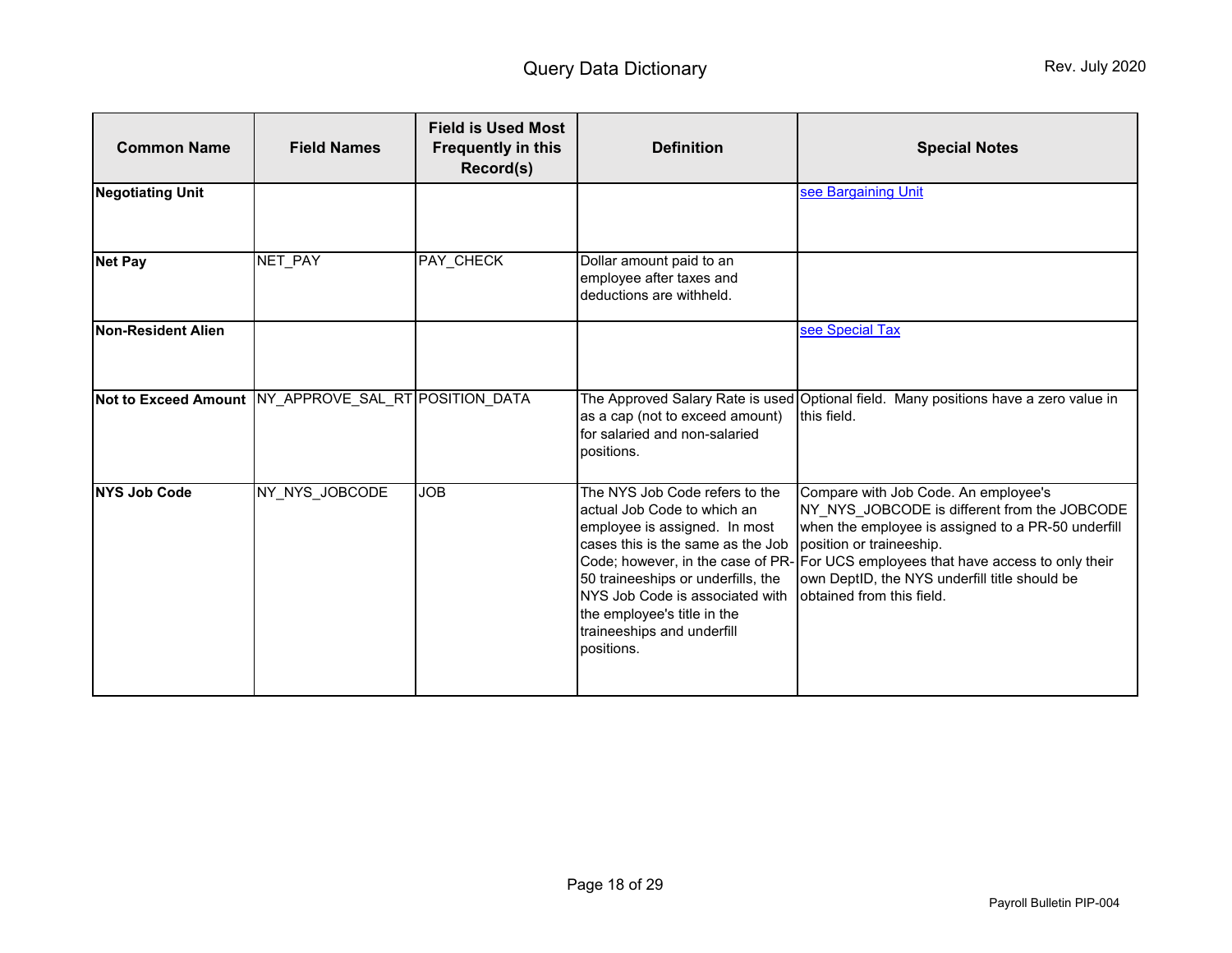<span id="page-18-1"></span><span id="page-18-0"></span>

| <b>Common Name</b>     | <b>Field Names</b> | <b>Field is Used Most</b><br><b>Frequently in this</b><br>Record(s) | <b>Definition</b>                                                                                                                                                                                                                                                                                                                                                                                                                    | <b>Special Notes</b>                                                                                                                                                                                                                                      |
|------------------------|--------------------|---------------------------------------------------------------------|--------------------------------------------------------------------------------------------------------------------------------------------------------------------------------------------------------------------------------------------------------------------------------------------------------------------------------------------------------------------------------------------------------------------------------------|-----------------------------------------------------------------------------------------------------------------------------------------------------------------------------------------------------------------------------------------------------------|
| <b>NYS Position</b>    | NY_NYS_POSITION    | <b>JOB</b>                                                          | NYS Position refers to a position<br>number that is used specifically<br>for PR-50 (traineeships) or UP-11<br>situations only. No funding is<br>attached to this position number.<br>Position Number and NYS<br>Position Number are normally the<br>same unless the employee is in<br>an underfill position such as a<br>traineeship. If a department has<br>the need to underfill a position,<br>OSC creates an underfill position. | Compare with Position Number. The<br>NY NYS Position is associated with PR-50 underfill<br>positions and traineeships.<br>For UCS agencies that have access to a specific<br>agency code, the NYS underfill title should not be<br>taken from this field. |
| <b>Off Cycle Check</b> | OFF CYCLE          | PAY_CHECK                                                           | Indicates that this payment was<br>processed outside of the normal<br>payroll processing schedule.                                                                                                                                                                                                                                                                                                                                   |                                                                                                                                                                                                                                                           |
| OK to Pay              | OK TO PAY          | ADDL PAY DATA<br>NY_PAY_EARNINGS                                    | OK To Pay is an OSC indicator for<br>payment approval.                                                                                                                                                                                                                                                                                                                                                                               |                                                                                                                                                                                                                                                           |
| <b>Operator ID</b>     | OPRID              | NY_TIME_DTL                                                         | The Operator ID is a unique<br>identifier that identifies the end<br>user who entered the transaction.                                                                                                                                                                                                                                                                                                                               |                                                                                                                                                                                                                                                           |
| <b>Other Earnings</b>  | <b>OTH EARNS</b>   | PAY OTH EARNS                                                       | Other-than-regular earnings from<br>miscellaneous payments such as<br>overtime, when applicable.                                                                                                                                                                                                                                                                                                                                     | The Oth Earns field is preferred over the Oth Pay<br>field in the same record. The Oth_Pay field is zero<br>for many Earnings Codes.                                                                                                                      |
| <b>Other Hours</b>     | OTH_HRS            | PAY_OTH_EARNS                                                       | The number of hours worked<br>associated with other earnings.                                                                                                                                                                                                                                                                                                                                                                        |                                                                                                                                                                                                                                                           |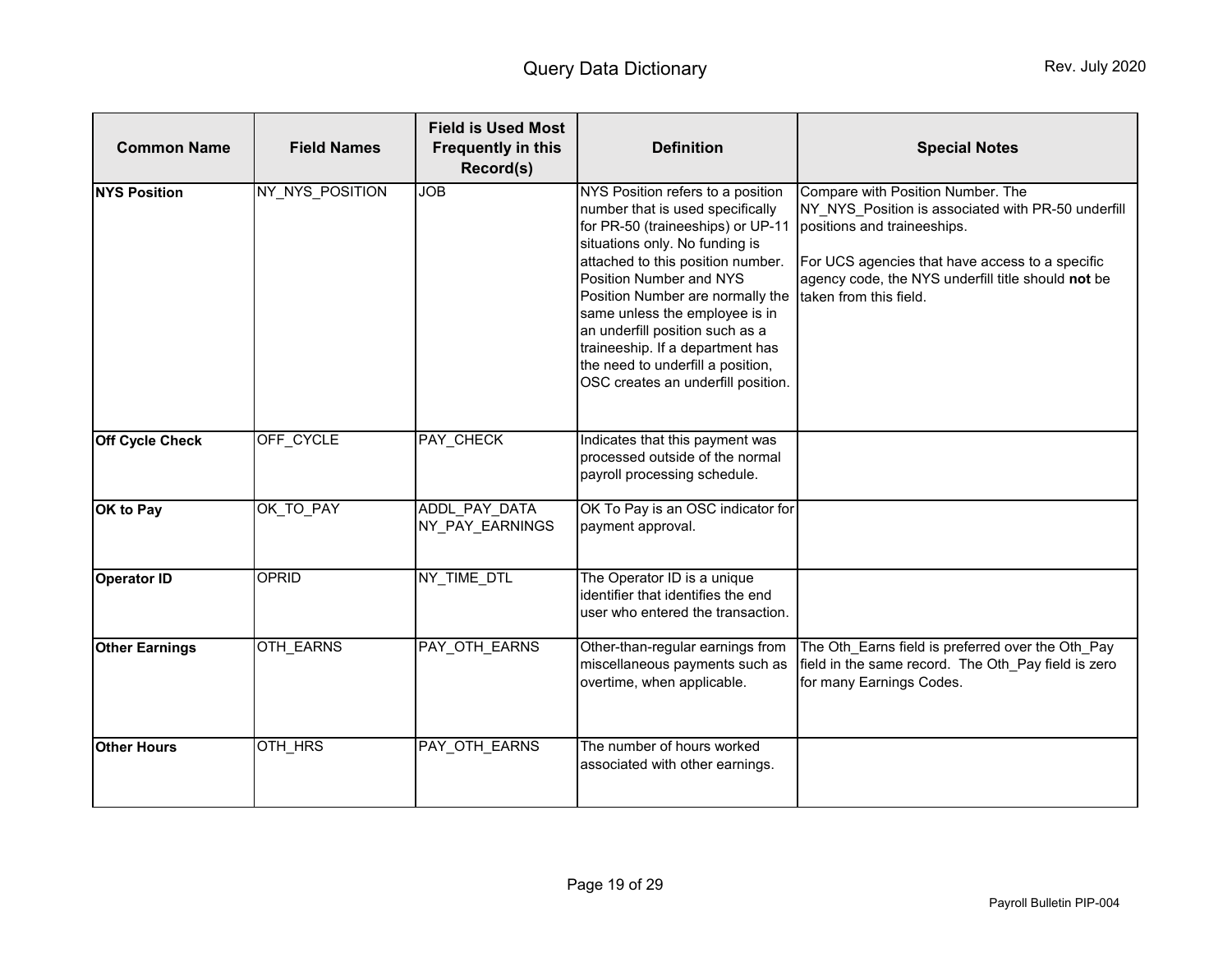<span id="page-19-0"></span>

| <b>Common Name</b>                        | <b>Field Names</b> | <b>Field is Used Most</b><br><b>Frequently in this</b><br>Record(s) | <b>Definition</b>                                                                                                                         | <b>Special Notes</b>                                                                                           |
|-------------------------------------------|--------------------|---------------------------------------------------------------------|-------------------------------------------------------------------------------------------------------------------------------------------|----------------------------------------------------------------------------------------------------------------|
| <b>Other Pay</b>                          | OTH_PAY            | PAY_OTH_EARNS                                                       |                                                                                                                                           | see Other Earnings                                                                                             |
| <b>Overtime Earnings</b><br><b>Amount</b> |                    |                                                                     |                                                                                                                                           | see Other Earnings                                                                                             |
| <b>Overtime Eligible</b>                  | NY_OT_ELIG_IND     | POSITION_DATA                                                       | The OT Eligibility Indicator<br>indicates whether a position is<br>eligible for overtime payments.                                        |                                                                                                                |
| <b>Overtime Hours</b><br><b>Worked</b>    |                    |                                                                     |                                                                                                                                           | see Other Hours                                                                                                |
| <b>Overtime Units</b>                     |                    |                                                                     |                                                                                                                                           | see Time Entry Units                                                                                           |
| <b>Part Time indicator</b>                | NY_PART_TIME       | <b>JOB</b>                                                          | Part-Time Percentage represents<br>the percentage of the position's<br>FTE that the employee works.                                       | see FTE                                                                                                        |
| <b>Pay Basis Code</b>                     |                    |                                                                     |                                                                                                                                           | see Compensation Rate Code                                                                                     |
| Pay Cycle                                 | NY_PAY_CYCLE       | DEPT_TBL                                                            | The Pay Cycle indicates when an<br>agency is paid. Most agencies<br>are paid on either the<br>Administration or Institution pay<br>cycle. | Valid Values:<br>A - Administration cycle<br>I - Institution cycle<br>E - Emergency cycle<br>M - Monthly cycle |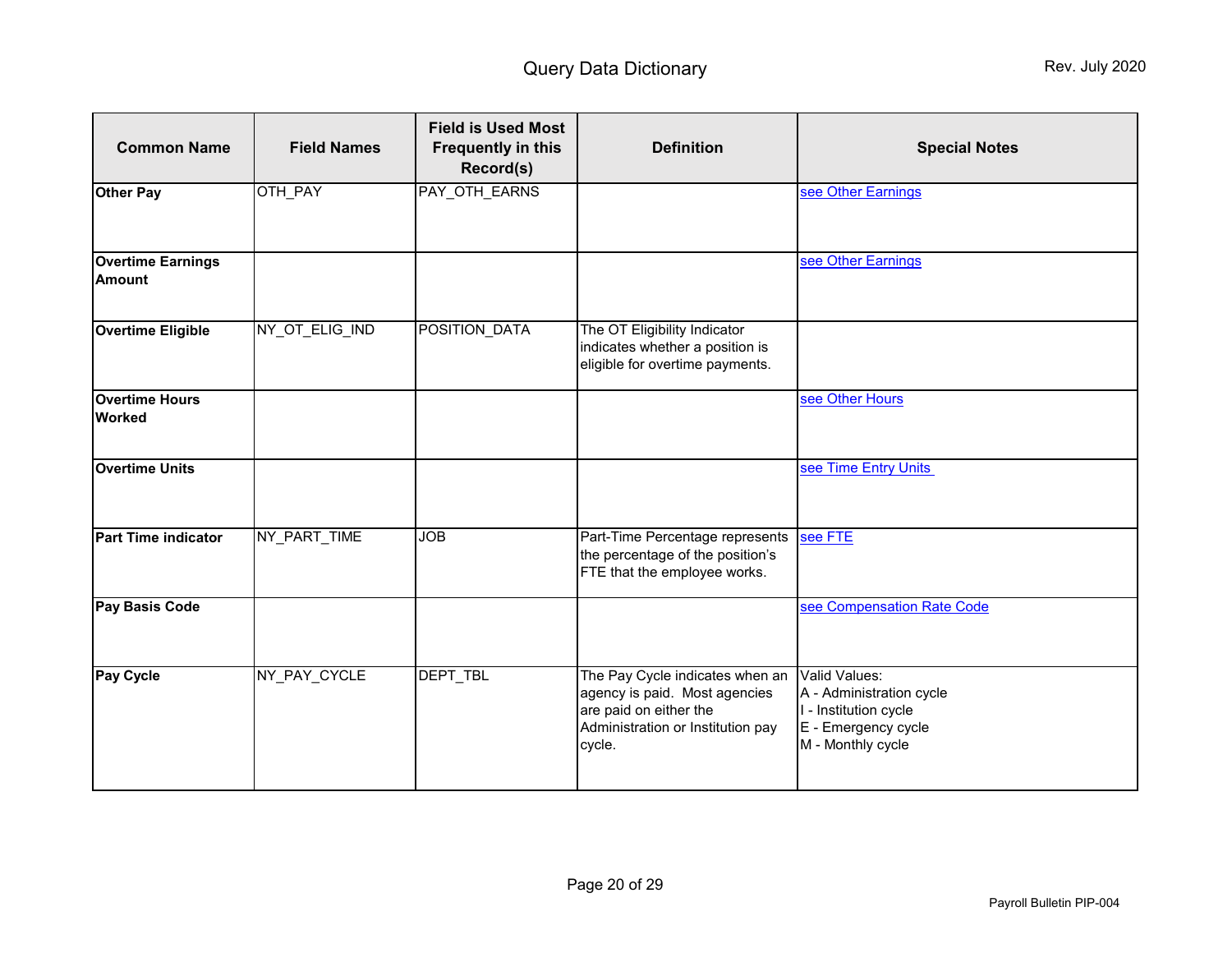<span id="page-20-0"></span>

| <b>Common Name</b>         | <b>Field Names</b>     | <b>Field is Used Most</b><br><b>Frequently in this</b><br>Record(s) | <b>Definition</b>                                                                                                                                       | <b>Special Notes</b>                                                                                                                                     |
|----------------------------|------------------------|---------------------------------------------------------------------|---------------------------------------------------------------------------------------------------------------------------------------------------------|----------------------------------------------------------------------------------------------------------------------------------------------------------|
| <b>Pay Period End Date</b> | PAY END DT             | <b>Multiple Earnings</b><br>Records                                 | The pay period end date is the<br>final day of a pay period.                                                                                            | Compare with Check Date. Queries usually will return<br>results faster when the Pay Period End Date (rather<br>than the Check Date) is used in criteria. |
| <b>Pay Period Type</b>     | NY PAY PERIOD TYP<br>Е | <b>DEPT TBL</b>                                                     | Indicates whether the agency is<br>on a Current, Lag or Extra-lag pay C - Current (not lagged)<br>check schedule.                                       | Valid Values:<br>L-Lag<br>E - Extra Lag                                                                                                                  |
| <b>Pay Rate</b>            | NY RATE                | <b>JOB</b>                                                          | The NY_Rate is used in various<br>calculations of an employee's<br>compensation rates and earnings.<br>It is not a reliable field to use in<br>queries. | Not recommended for use in queries. See<br>Compensation Rate or Comp Rate.                                                                               |
| <b>Paycheck Option</b>     | PAYCHECK OPTION        | PAY_CHECK                                                           | The Paycheck Option identifies<br>whether an employee is paid by<br>check, direct deposit or a<br>combination of both.                                  | Valid Values:<br>C - Check<br>A - Advice (direct deposit)<br>& - Combination of Check and Advice<br>M - Manual check<br>R - Check reversal               |
| <b>Period</b>              | <b>BALANCE PERIOD</b>  | EARNINGS_BAL                                                        | The period (e.g. quarter, year,<br>etc.) being viewed on the<br>Earnings Balance page.                                                                  |                                                                                                                                                          |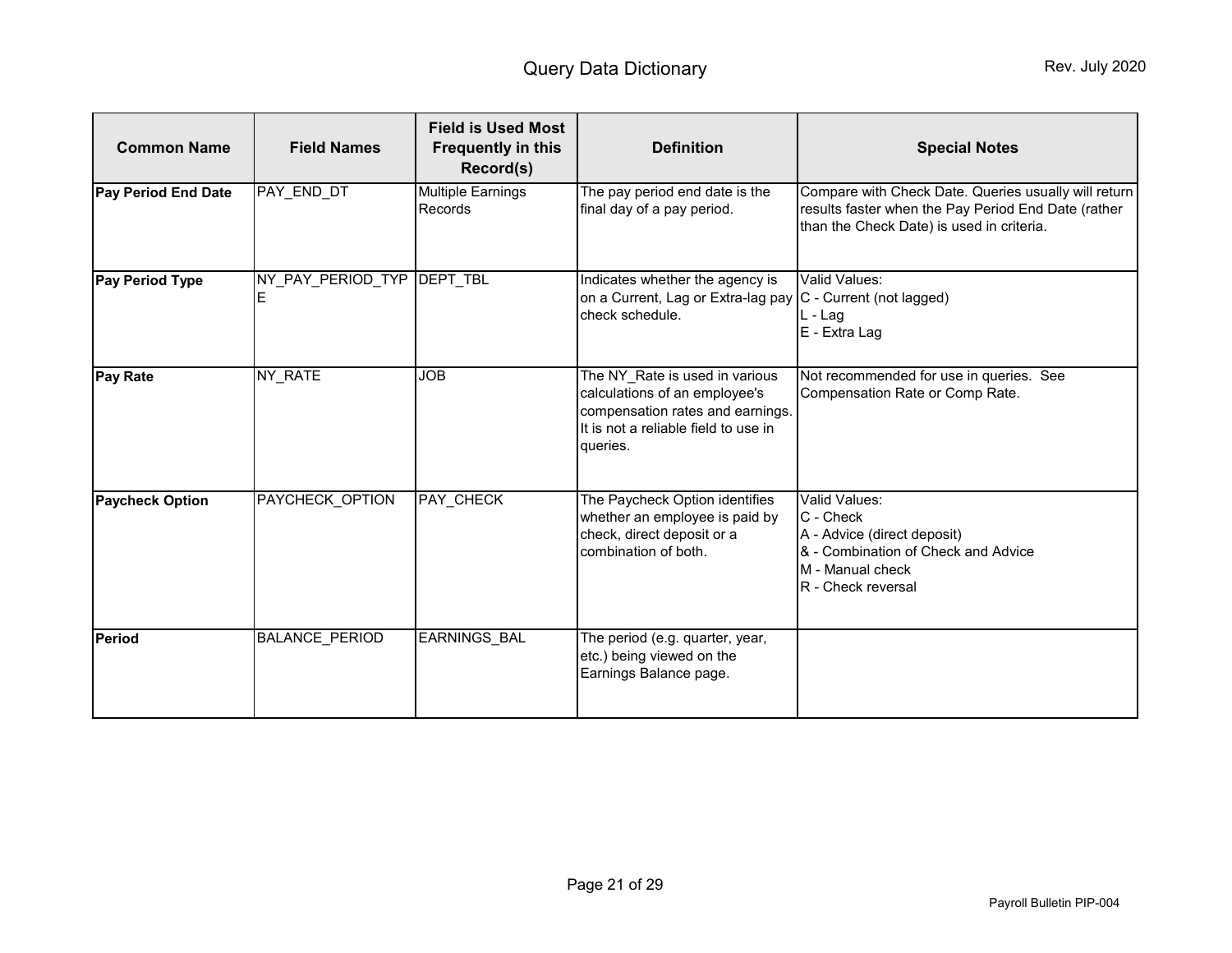<span id="page-21-0"></span>

| <b>Common Name</b>                        | <b>Field Names</b> | <b>Field is Used Most</b><br><b>Frequently in this</b><br>Record(s)   | <b>Definition</b>                                                                                                                                                                                                     | <b>Special Notes</b>                                                                                                                                                                 |
|-------------------------------------------|--------------------|-----------------------------------------------------------------------|-----------------------------------------------------------------------------------------------------------------------------------------------------------------------------------------------------------------------|--------------------------------------------------------------------------------------------------------------------------------------------------------------------------------------|
| <b>Pool ID</b>                            | POSITION_POOL_ID   | POSITION DATA<br>POOL TBL<br>PAY ERN DIST                             | A Position Pool ID represents a<br>specific position pool. Position<br>Pools are created to designate<br>funding sources for a position or<br>group of positions. The Position<br>Pool ID is a three character field. | Used in position management and funding source<br>queries.                                                                                                                           |
| <b>Position Expiration</b><br><b>Date</b> | NY POS EXP DT      | POSITION DATA                                                         | The Position Expiration Date field<br>shows the date the position will<br>end, if known.                                                                                                                              | Many positions do not have a Position Expiration<br>Date.                                                                                                                            |
| <b>Position FTE</b>                       | NY POSITION FTE    | <b>JOB</b>                                                            | Position FTE identifies the<br>percentage for which a position is<br>budgeted.                                                                                                                                        | Compare with FTE.<br>The Position FTE is 1 or 100% for positions in most<br>agencies other than UCS agencies.                                                                        |
| <b>Position Location</b>                  |                    |                                                                       |                                                                                                                                                                                                                       | see Location Code                                                                                                                                                                    |
| <b>Position Number</b>                    | POSITION_NBR       | POSITION_DATA<br><b>JOB</b><br>PAY_ERN_DIST<br>Multiple Other Records | A unique number assigned to a<br>specific position in a specific<br>department.                                                                                                                                       | See also NYS Position.<br>There are many attributes assigned to position<br>numbers. When a position is filled, some of these<br>attributes are copied to the employee's JOB record. |
| <b>Position Pool</b>                      |                    |                                                                       |                                                                                                                                                                                                                       | see Pool ID                                                                                                                                                                          |
| <b>Position Status</b>                    | <b>POSN STATUS</b> | POSITION DATA                                                         | The Position Status refers to the<br>status of the position.                                                                                                                                                          | <b>Valid Position Status</b><br>O - PR-50 Position<br>A - Approved<br><b>B</b> - Abolished                                                                                           |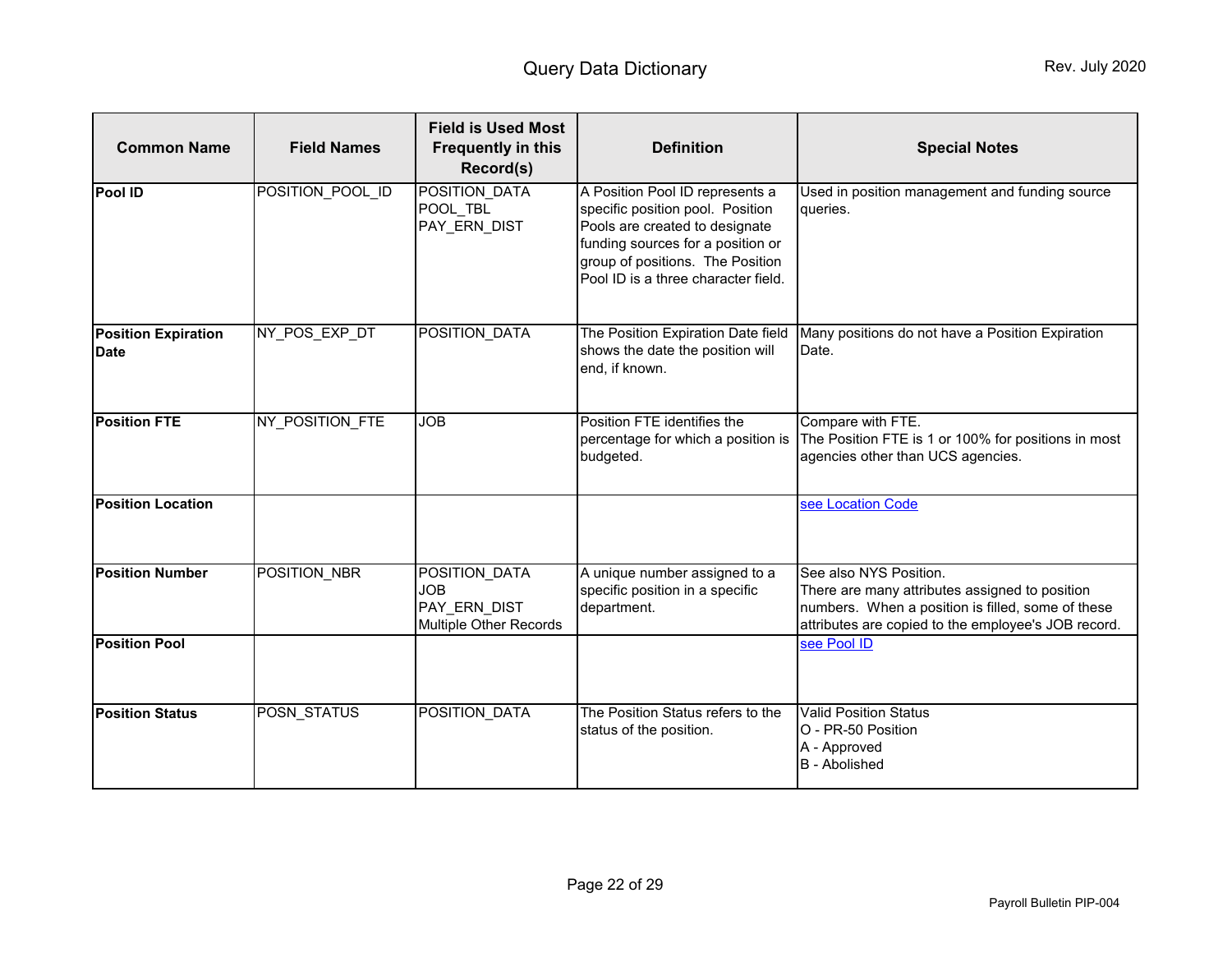<span id="page-22-0"></span>

| <b>Common Name</b>    | <b>Field Names</b>   | <b>Field is Used Most</b><br><b>Frequently in this</b><br>Record(s) | <b>Definition</b>                         | <b>Special Notes</b>                                                                                                                                                                                                                                                                                                                                                                                                                   |
|-----------------------|----------------------|---------------------------------------------------------------------|-------------------------------------------|----------------------------------------------------------------------------------------------------------------------------------------------------------------------------------------------------------------------------------------------------------------------------------------------------------------------------------------------------------------------------------------------------------------------------------------|
| <b>Postal Code</b>    |                      |                                                                     |                                           | see ZIP Code                                                                                                                                                                                                                                                                                                                                                                                                                           |
| <b>Priority</b>       |                      |                                                                     |                                           | see Direct Deposit Priority                                                                                                                                                                                                                                                                                                                                                                                                            |
| <b>Reason</b>         | <b>ACTION REASON</b> | <b>JOB</b><br>ACTN_REASON_TBL                                       | The Reason Code explains the<br>Action.   | The Action/Reason Code is a two-part code. The<br>Action Code identifies what action is being processed<br>for the employee. The Reason Code explains the<br>action. For information on valid Action/Reason codes<br>visit<br>https://www.osc.state.ny.us/sites/default/files/state-<br>agencies/documents/pdf/2018-<br>10/reasons action.pdf. Narrative descriptions of<br>Reason Codes are in the ACTN REASON TBL<br>See also Action |
| <b>REG_HRLY_EARNS</b> | REG_HRLY_EARNS       | PAY_EARNINGS                                                        | Not used in PayServ. Defaults to<br>zero. |                                                                                                                                                                                                                                                                                                                                                                                                                                        |
| <b>REG_HRS</b>        | <b>REG_HRS</b>       | PAY_EARNINGS                                                        | Not used in PayServ. Defaults to<br>zero. |                                                                                                                                                                                                                                                                                                                                                                                                                                        |
| <b>REG_PAY</b>        | REG_PAY              | PAY_EARNINGS                                                        | Not used in PayServ. Defaults to<br>zero. |                                                                                                                                                                                                                                                                                                                                                                                                                                        |
| <b>REG_PAY_HRS</b>    | REG_PAY_HRS          | PAY_EARNINGS                                                        | Not used in PayServ. Defaults to<br>zero. |                                                                                                                                                                                                                                                                                                                                                                                                                                        |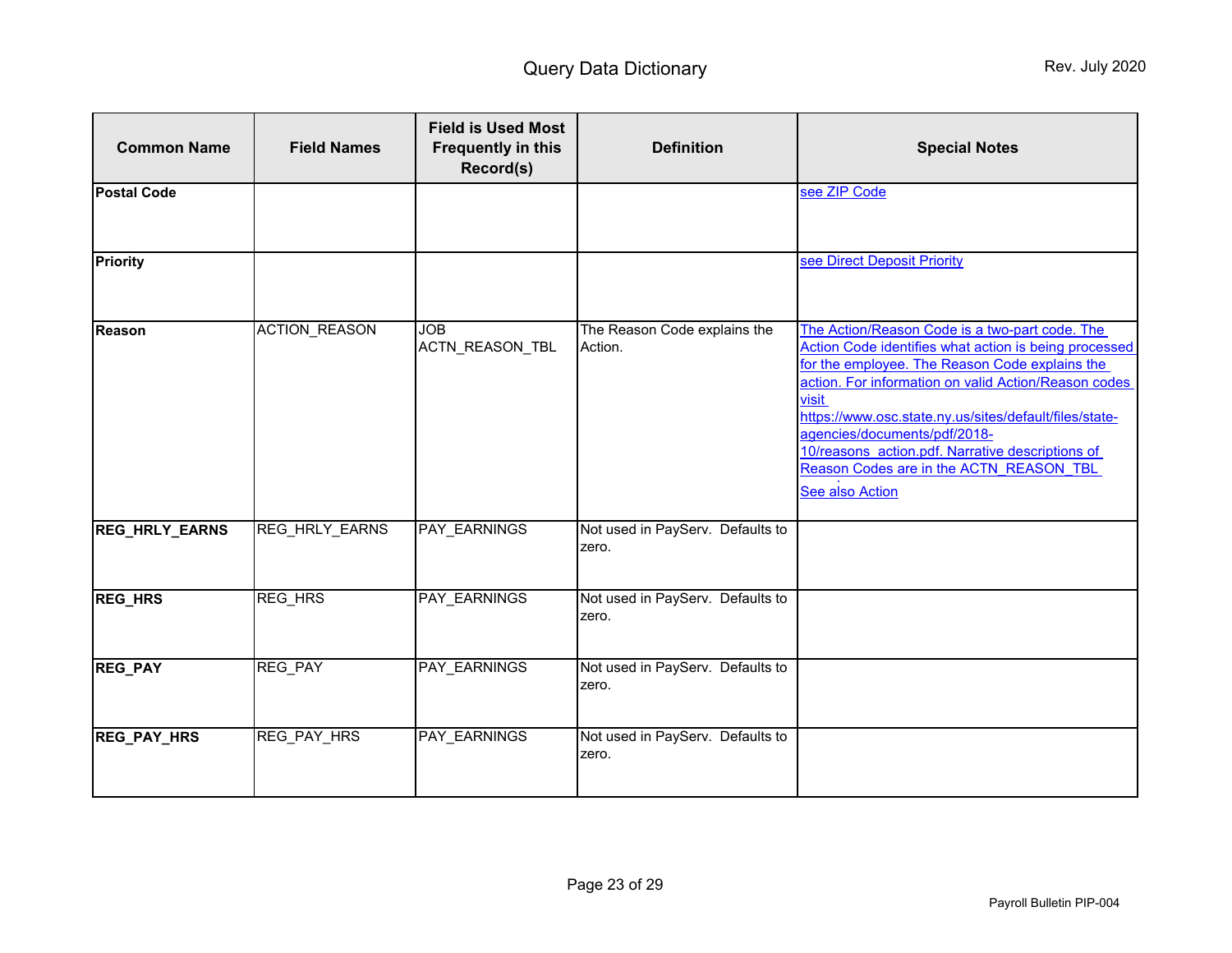<span id="page-23-0"></span>

| <b>Common Name</b>                    | <b>Field Names</b>                | <b>Field is Used Most</b><br><b>Frequently in this</b><br>Record(s) | <b>Definition</b>                                                                                                                                                                              | <b>Special Notes</b>                                                                                                                                                                                                                                                                                          |
|---------------------------------------|-----------------------------------|---------------------------------------------------------------------|------------------------------------------------------------------------------------------------------------------------------------------------------------------------------------------------|---------------------------------------------------------------------------------------------------------------------------------------------------------------------------------------------------------------------------------------------------------------------------------------------------------------|
| <b>Regular Earnings</b>               | <b>REG_EARNS</b>                  | PAY_EARNINGS                                                        | The regular earnings for a<br>salaried employee.                                                                                                                                               | see Other Earnings                                                                                                                                                                                                                                                                                            |
| Regular Earnings Code ERNCD_REG_EARNS |                                   | PAY_EARNINGS                                                        | The Earnings Code used to pay<br>regular earnings.                                                                                                                                             |                                                                                                                                                                                                                                                                                                               |
| <b>Regular or Temporary</b>           | NY_EE_REG_TEMP<br><b>REG TEMP</b> | <b>JOB</b>                                                          | Regular/Temporary refers to<br>position type.                                                                                                                                                  |                                                                                                                                                                                                                                                                                                               |
| <b>Request Status</b>                 | JOB_RQST_STATUS                   | JOB_APPROVALS                                                       | The status of a Job Request<br>transaction. When the transaction Approved<br>is approved, it is recorded in the<br>JOB record.                                                                 | Valid values:<br>Denied<br>Initiated<br>Approved with changes<br>Processed<br>Requested                                                                                                                                                                                                                       |
| <b>Retirement Plan Type</b>           | PLAN TYPE                         | <b>SAVINGS PLAN</b><br>PENSION_PLAN                                 | The Plan Type identifies whether<br>the plan is a general deduction, a<br>savings plan, or one of eight<br>retirement providers. Each<br>retirement provider has two or<br>more Benefit Plans. | Valid Values:<br>00 - Gen. Deduction<br>4Z - TIAA/CREF<br>48 - Deferred Comp DMNA<br>49 - Section 457<br>7R - No Retire Option<br>82 - NYC Teachers<br>83 - NYC Board of Ed.<br>84- NYC Employee Ret.<br>85 - Police & Firemen's Rtrmnt<br>86 - Teacher's Retirement System<br>87- Employee Retirement System |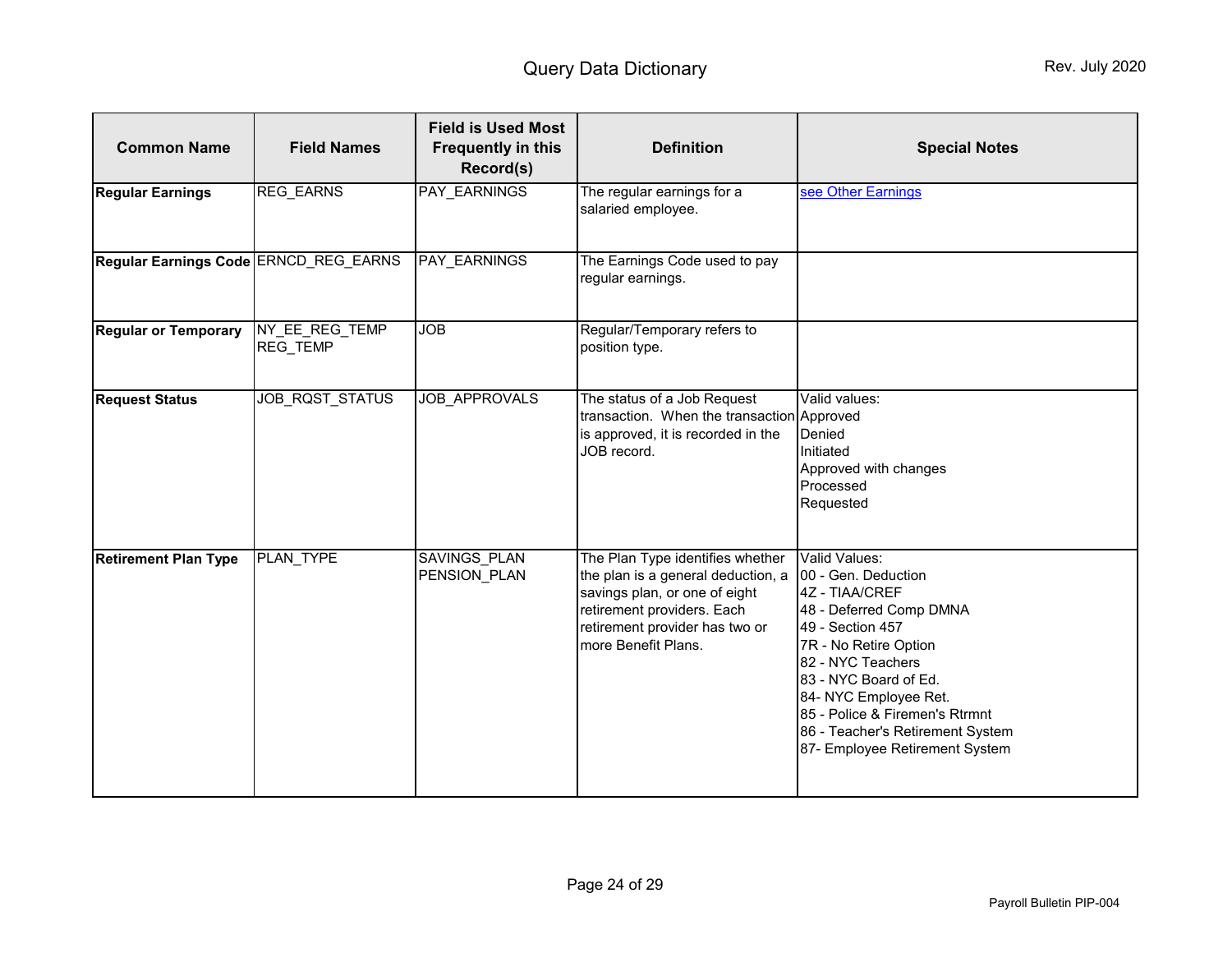| <b>Common Name</b>                                  | <b>Field Names</b> | <b>Field is Used Most</b><br><b>Frequently in this</b><br>Record(s) | <b>Definition</b>                                                                                                                                                                   | <b>Special Notes</b>     |
|-----------------------------------------------------|--------------------|---------------------------------------------------------------------|-------------------------------------------------------------------------------------------------------------------------------------------------------------------------------------|--------------------------|
| <b>Retirement</b><br><b>Registration Number</b>     | NY_RET_REG_NBR     | PENSION_PLAN                                                        | The Registration Number<br>assigned by a retirement system.                                                                                                                         |                          |
| <b>Salary</b>                                       |                    |                                                                     |                                                                                                                                                                                     | see Compensation Rate    |
| <b>Salary Cap</b>                                   |                    |                                                                     |                                                                                                                                                                                     | see Not to Exceed Amount |
| <b>Salary Deferral</b><br><b>Salary Withholding</b> |                    | NY_SAL_WH_DATA                                                      | The NY_SAL_WH_DATA record<br>is the source for information about<br>the number of "lag" days withheld<br>and paid through the State's<br>Salary Deferral program.                   | see Lag                  |
| <b>Salary Plan</b>                                  | SAL ADMIN PLAN     | <b>JOB</b><br>POSITION_DATA                                         | The salary schedule in effect for<br>each bargaining unit.                                                                                                                          |                          |
| <b>Savings Plans</b>                                | PLAN TYPE          | <b>SAVINGS PLAN</b>                                                 | Savings Plans include Deferred<br>Compensation, Tax Deferred<br>Annuities, SUNY & CUNY<br>Optional Retirement Plans (ORP),<br>and the Voluntary Defined<br>Contribution Plan (VDC). |                          |
| <b>Schedule</b>                                     |                    |                                                                     |                                                                                                                                                                                     | see Work Schedule        |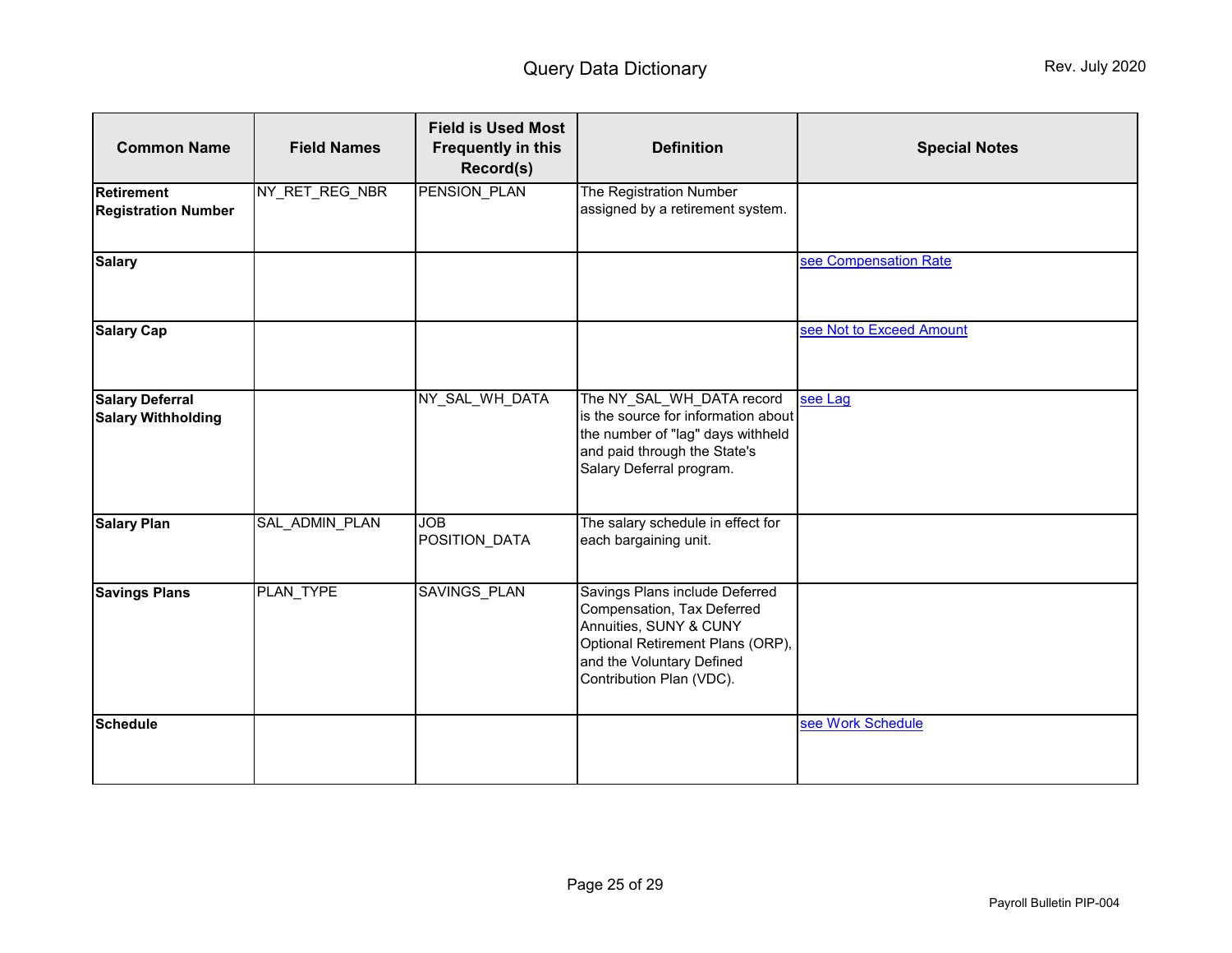<span id="page-25-0"></span>

| <b>Common Name</b>                           | <b>Field Names</b>                                                                                      | <b>Field is Used Most</b><br><b>Frequently in this</b><br>Record(s) | <b>Definition</b>                                                                                                                                                                                                                                    | <b>Special Notes</b>                                                                                                                                                                                                                                           |
|----------------------------------------------|---------------------------------------------------------------------------------------------------------|---------------------------------------------------------------------|------------------------------------------------------------------------------------------------------------------------------------------------------------------------------------------------------------------------------------------------------|----------------------------------------------------------------------------------------------------------------------------------------------------------------------------------------------------------------------------------------------------------------|
| Separate Check #                             | <b>SEPCHK</b>                                                                                           | PAY_CHECK                                                           | The Separate Check Number is a<br>one-digit number that notes if the<br>earnings were paid in a separate<br>check. This number represents<br>how many additional checks,<br>other than the regular paycheck,<br>were issued for an Earnings<br>Code. |                                                                                                                                                                                                                                                                |
| <b>Sequence or Sequence</b><br><b>Number</b> |                                                                                                         |                                                                     |                                                                                                                                                                                                                                                      | see Effective Sequence                                                                                                                                                                                                                                         |
| <b>Social Security</b><br>Number or SSN      | <b>SSN</b>                                                                                              |                                                                     |                                                                                                                                                                                                                                                      | see Employee ID - Preferred                                                                                                                                                                                                                                    |
| <b>Special Tax Status</b>                    | SPECIAL_FWT_STATU FED_TAX_DATA<br>S<br>SPECIAL_SWT_STATU  LOCAL_TAX_DATA<br>S<br>SPECIAL_LWT_STATU<br>S | STATE TAX DATA                                                      | Indicates the employee's special<br>withholding tax status, if any.                                                                                                                                                                                  | Valid Values:<br>N - None (no special tax status exists).<br>G - Maintain Gross (no tax withheld).<br>A - Non-resident Alien - this is a result of a tax treaty<br>agreement between the United States and the non-<br>resident alien's country of citizenship |
| <b>State Tax Allowances</b>                  | SWT_ALLOWANCES                                                                                          | STATE_TAX_DATA                                                      | Employee's withholding allowance<br>in the State tax record.                                                                                                                                                                                         |                                                                                                                                                                                                                                                                |
| <b>State Tax Marital</b><br><b>Status</b>    | <b>SWT MAR STATUS</b>                                                                                   | STATE TAX DATA                                                      | Employee's marital status in the<br>State tax record.                                                                                                                                                                                                |                                                                                                                                                                                                                                                                |
| <b>Status</b>                                |                                                                                                         |                                                                     |                                                                                                                                                                                                                                                      | see Employee Status, Position Status, Request<br><b>Status</b>                                                                                                                                                                                                 |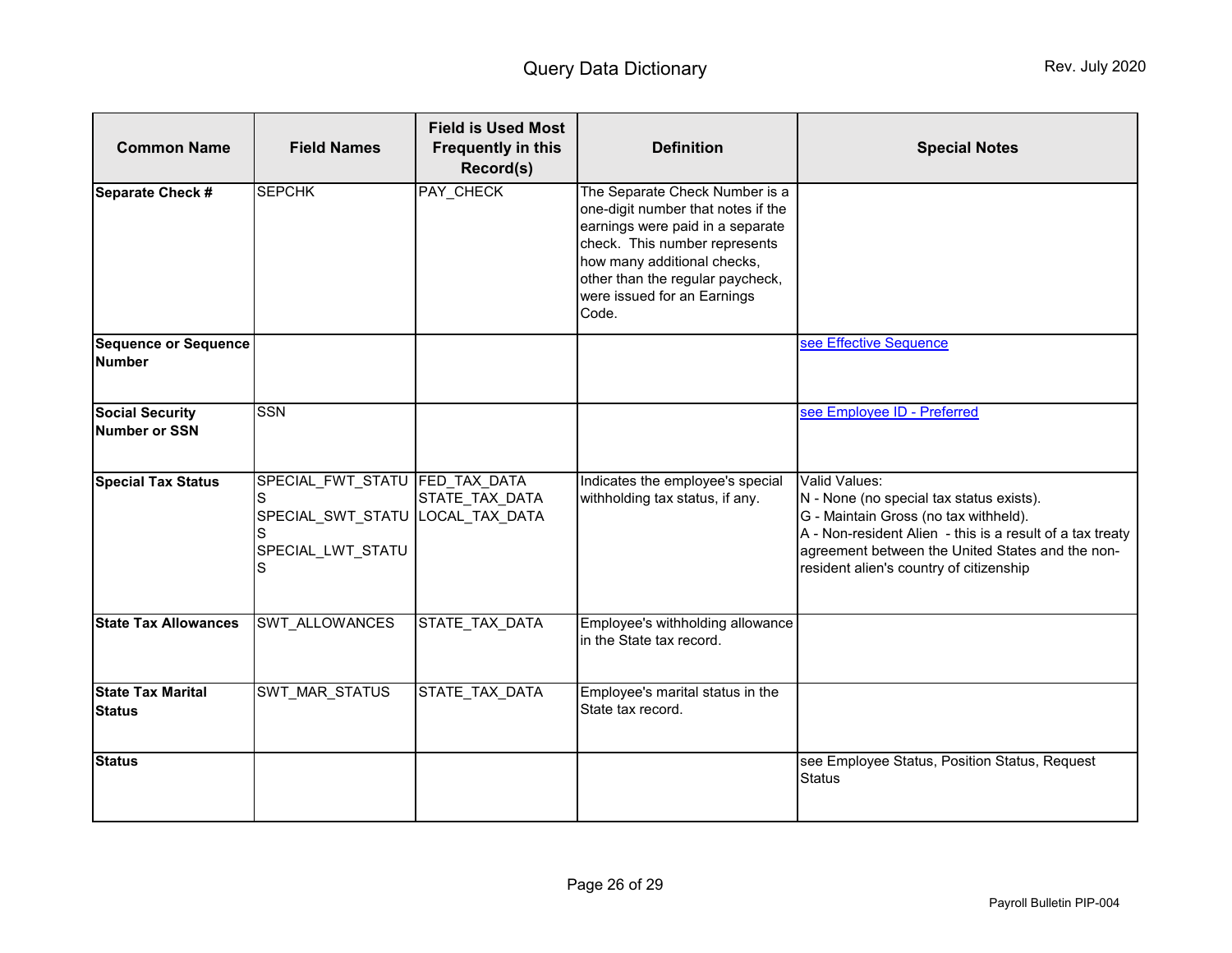<span id="page-26-1"></span><span id="page-26-0"></span>

| <b>Common Name</b>         | <b>Field Names</b>              | <b>Field is Used Most</b><br><b>Frequently in this</b><br>Record(s) | <b>Definition</b>                                                                                                                                                                                                        | <b>Special Notes</b>                                                                                                                                                                                                                      |
|----------------------------|---------------------------------|---------------------------------------------------------------------|--------------------------------------------------------------------------------------------------------------------------------------------------------------------------------------------------------------------------|-------------------------------------------------------------------------------------------------------------------------------------------------------------------------------------------------------------------------------------------|
| <b>Status Date</b>         | JOB_RQST_STATUS_D JOB_APPROVALS |                                                                     | The Status Date is the date that<br>the request is saved. The date<br>will change to the date of each<br>subsequent action, whether it is<br>requested, approved or denied.                                              |                                                                                                                                                                                                                                           |
| <b>Status Request Date</b> | JOB_RQST_STATUS_D JOB_APPROVALS |                                                                     | The date a Job Request<br>transaction was initially saved or<br>later updated. The date will<br>change as the status of the<br>transaction changes to either<br>requested, approved, approved<br>with changes or denied. |                                                                                                                                                                                                                                           |
| <b>Temporary Employee</b>  |                                 |                                                                     |                                                                                                                                                                                                                          | see Regular or Temporary                                                                                                                                                                                                                  |
| <b>Termination Date</b>    | <b>TERMINATION DT</b>           | <b>EMPLOYMENT</b>                                                   |                                                                                                                                                                                                                          | Not recommended for use in queries because it is an<br>optional field. (An employee could be terminated and<br>this field could be null [no value]). Select the Effective<br>Date of the Termination (TER) action from the JOB<br>record. |
| <b>Time Entry Comments</b> | NY TIME COMMENTS NY TIME DTL    |                                                                     | Comments related to a<br>transaction entered on the Time<br>Entry (Miscellaneous Payment)<br>page.                                                                                                                       | Compare with General Comments.                                                                                                                                                                                                            |
| <b>Time Entry Units</b>    | NY UNITS                        | NY TIME DTL                                                         | New York Units is the specific<br>number of units related to an<br>Earnings Code on the Time Entry<br>page.                                                                                                              | Certain Earnings Codes are recorded as "units" on<br>the Time Entry page. The employee's actual<br>earnings are calculated based on the number of units<br>worked.                                                                        |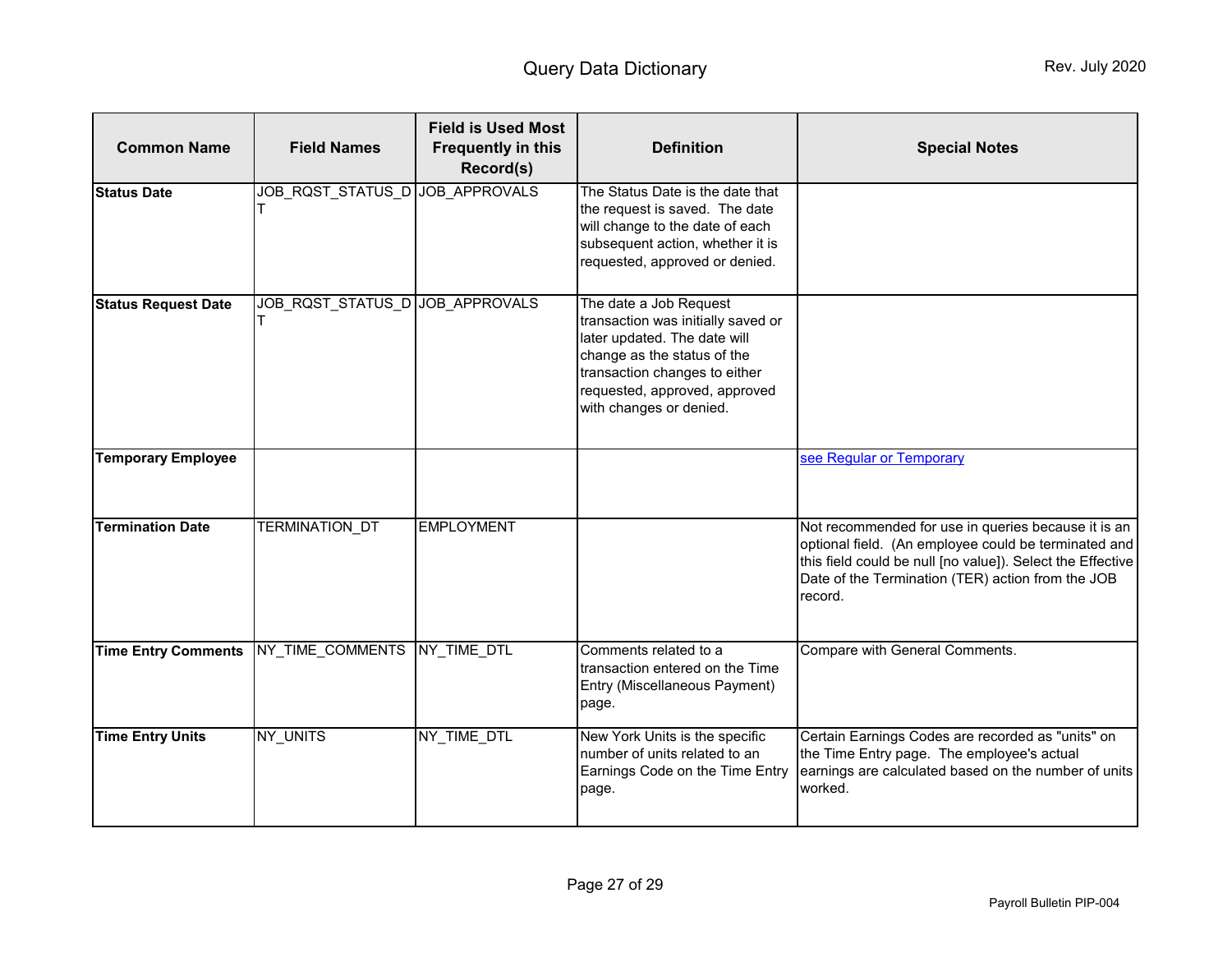<span id="page-27-1"></span><span id="page-27-0"></span>

| <b>Common Name</b>      | <b>Field Names</b>      | <b>Field is Used Most</b><br><b>Frequently in this</b><br>Record(s) | <b>Definition</b>                                                                                              | <b>Special Notes</b>                                                                                                                                                                    |
|-------------------------|-------------------------|---------------------------------------------------------------------|----------------------------------------------------------------------------------------------------------------|-----------------------------------------------------------------------------------------------------------------------------------------------------------------------------------------|
| <b>Title</b>            | <b>BUSINESS_TITLE</b>   | <b>EMPLOYMENT</b>                                                   |                                                                                                                | See Job Code DESCR. There are several options for<br>including an employee's title in a report e.g. the<br>description of the Job Code, the description of the<br>Position Number, etc. |
| <b>Title</b>            | <b>DESCR</b>            | JOBCODE TBL<br>Multiple Other Records                               | The narrative description of the<br>Job Code or the NYS Job Code is<br>one source for the employee's<br>title. | The DESCR field from the JOBCODE_TBL record is<br>the preferred source for the employee's title.                                                                                        |
| <b>Title Code</b>       | NY_TITLE_CD             | JOBCODE_TBL                                                         | The Title Code is the New York<br>Civil Service seven-digit title code.                                        | Compare with Job Code.                                                                                                                                                                  |
| <b>Total Deductions</b> | <b>TOTAL DEDUCTIONS</b> | <b>PAY CHECK</b>                                                    | The total of all deductions in an<br>employee's paycheck.                                                      |                                                                                                                                                                                         |
| <b>Total Gross Pay</b>  | TOTAL_GROSS             | PAY_CHECK                                                           | The total of all earnings in an<br>employee's paycheck before<br>taxes and deductions.                         |                                                                                                                                                                                         |
| <b>Total Taxes</b>      | <b>TOTAL_TAXES</b>      | PAY_CHECK                                                           | The total of all taxes in an<br>employee's paycheck.                                                           |                                                                                                                                                                                         |
| <b>Transit Number</b>   |                         |                                                                     |                                                                                                                | see Bank Code                                                                                                                                                                           |
| <b>Union</b>            |                         |                                                                     |                                                                                                                | see Bargaining Unit                                                                                                                                                                     |
| <b>Union Code</b>       | UNION_CD                | <b>JOB</b><br>POSITION_DATA                                         | Indicates the union to which the<br>employee belongs.                                                          | <b>See Bargaining Unit</b>                                                                                                                                                              |